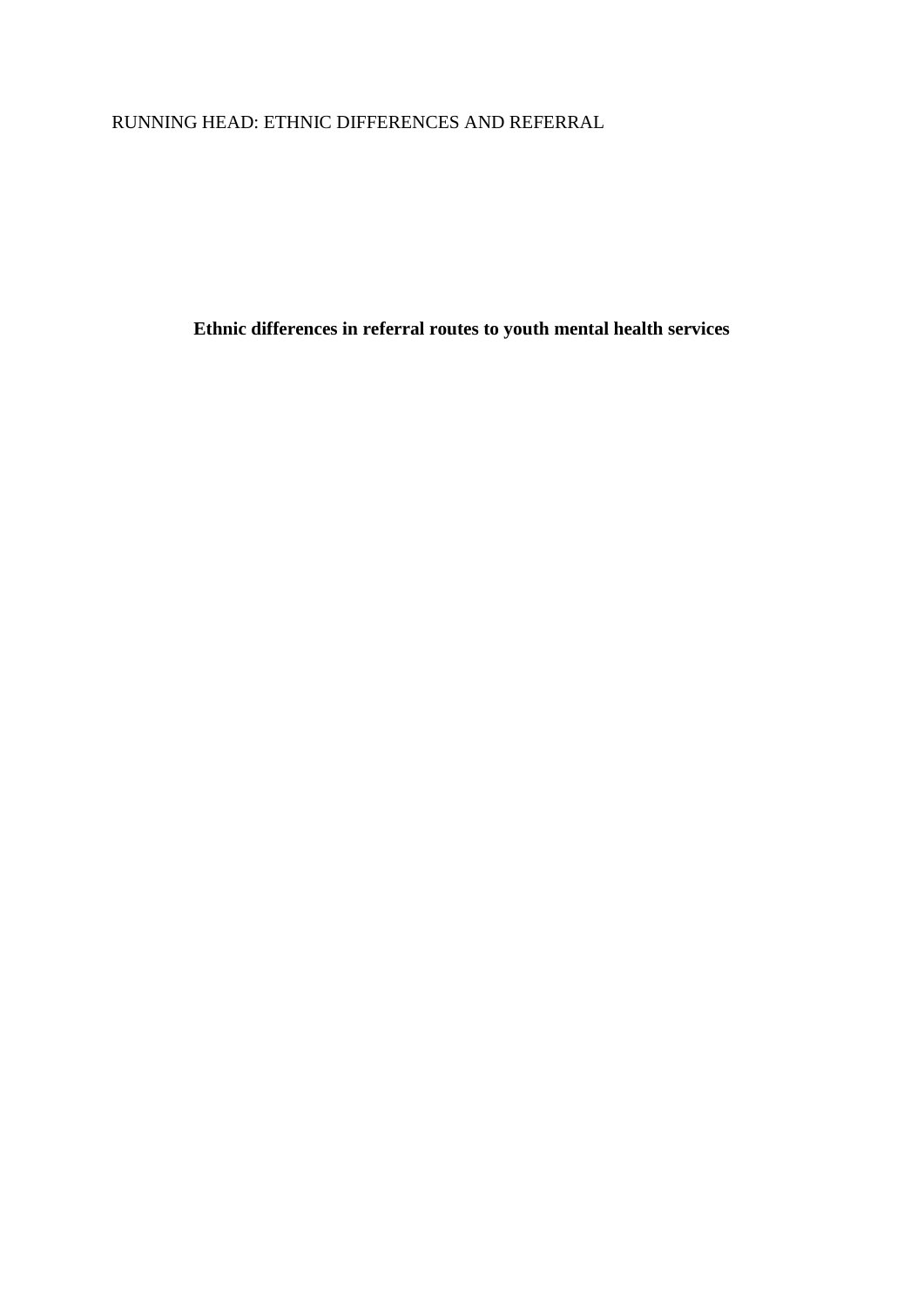### **Facebook**

Study using @CORCcentral data on over 14,500 young people finds ethnic differences in referral to mental health services, e.g. compared to White British young people, Black and mixed-race young people were more than twice as likely to be referred by social care/youth justice than primary care #mentalhealthequality <link to article placeholder>

## **Twitter**

New study @JAACAP finds ethnic differences in referral to youth mental health services @EBPUnit @CORCcentral @pravpatalay #mentalhealthequality <link to article placeholder>

### **Lay Summary**

Data were analysed from over 14,500 young people accessing mental health services in the United Kingdom. Young people from minority ethnic backgrounds were more likely to be referred to mental health services through routes that were less likely to involve voluntary service access. For example, compared to White British young people, Black young people and mixed-race young people were more than twice as likely to be referred through social care/youth justice than primary care. Understanding the reasons for these differences is critical for reducing inequalities and improving pathways to mental health care access in young people. Services should work with local referring organisations to ensure early identification and appropriate intervention for young people from minority ethnic backgrounds.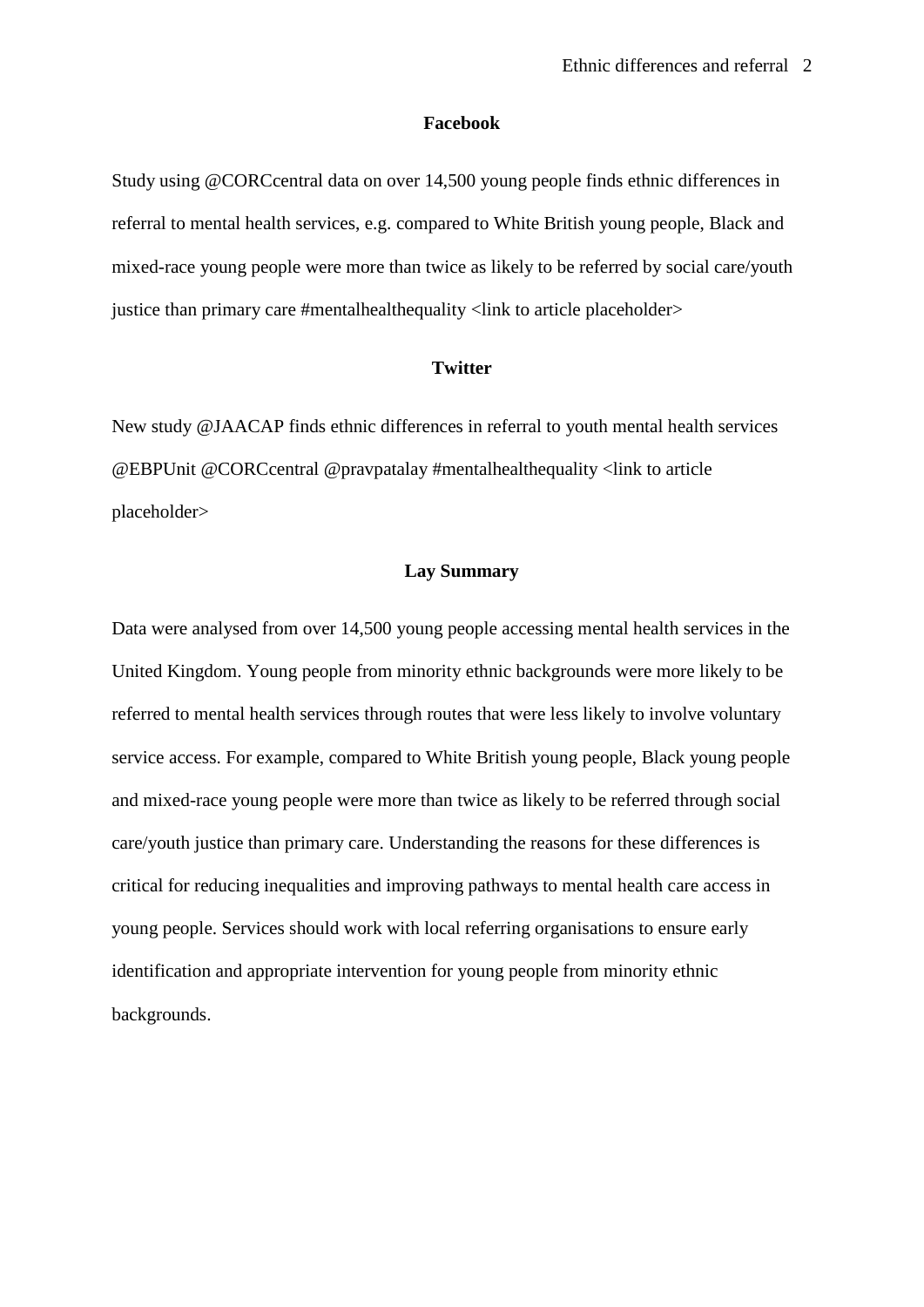# **Clinical Guidance**

- Clinicians and service providers should review ethnic differences in referral routes to their service
- More needs to be done to understand why referral and access points to services vary so greatly based on ethnicity
- Clinicians and service providers should consider the language or literacy needs of their local community and ensure their service is culturally representative of and sensitive to their local community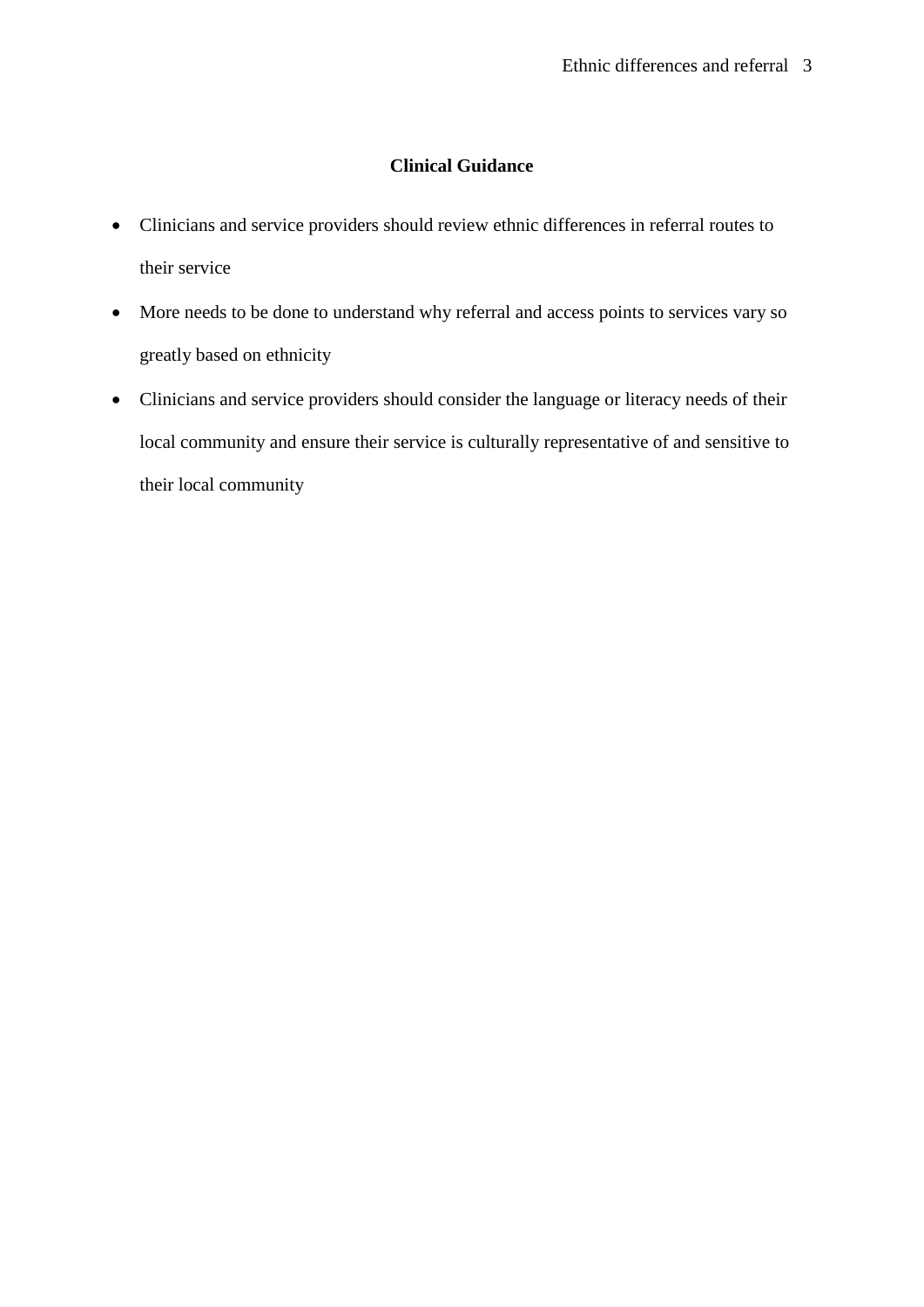### **Abstract**

**Objective:** To examine whether there are ethnic differences in referral route to youth mental health services. **Method:** This was an analysis of national routinely collected data from *N* = 14,588 young people (mean(SD) age  $= 12.28(3.75)$  years, 54% female; 64% White British) accessing mental health services in the United Kingdom (UK). Ethnicity was self-reported by young people and carers and referral route was recorded by services**. Results:** After accounting for service-level variation and controlling for age, gender, problem type, and contextual factors, ethnicity was significantly associated with referral route. Compared to White British young people, Black young people ( $OR = 2.90$ ,  $95\%$  CI = 2.07-4.06) and mixed-race young people (OR = 2.66, 95% CI = 1.91-3.72) were more than twice as likely to be referred through social care/youth justice than primary care. Compared to White British young people, Asian young people (OR=1.85, 95% CI = 1.34-2.54) were almost twice as likely to be referred through social care/youth justice than primary care. We conducted a sensitivity analysis to examine whether ethnic differences in referral route were attenuated when also accounting for service area deprivation, and the above effects were only partially attenuated. **Conclusion:** There are ethnic differences in referral route to youth mental health services in the UK, and young people from minority ethnic backgrounds are more likely to be referred through routes that are less likely to be voluntary. Understanding the reasons for these differences is critical for reducing inequalities and improving pathways to mental health care access.

Keywords: Adolescent; Psychiatry; Referral; Ethnic Groups; Inequality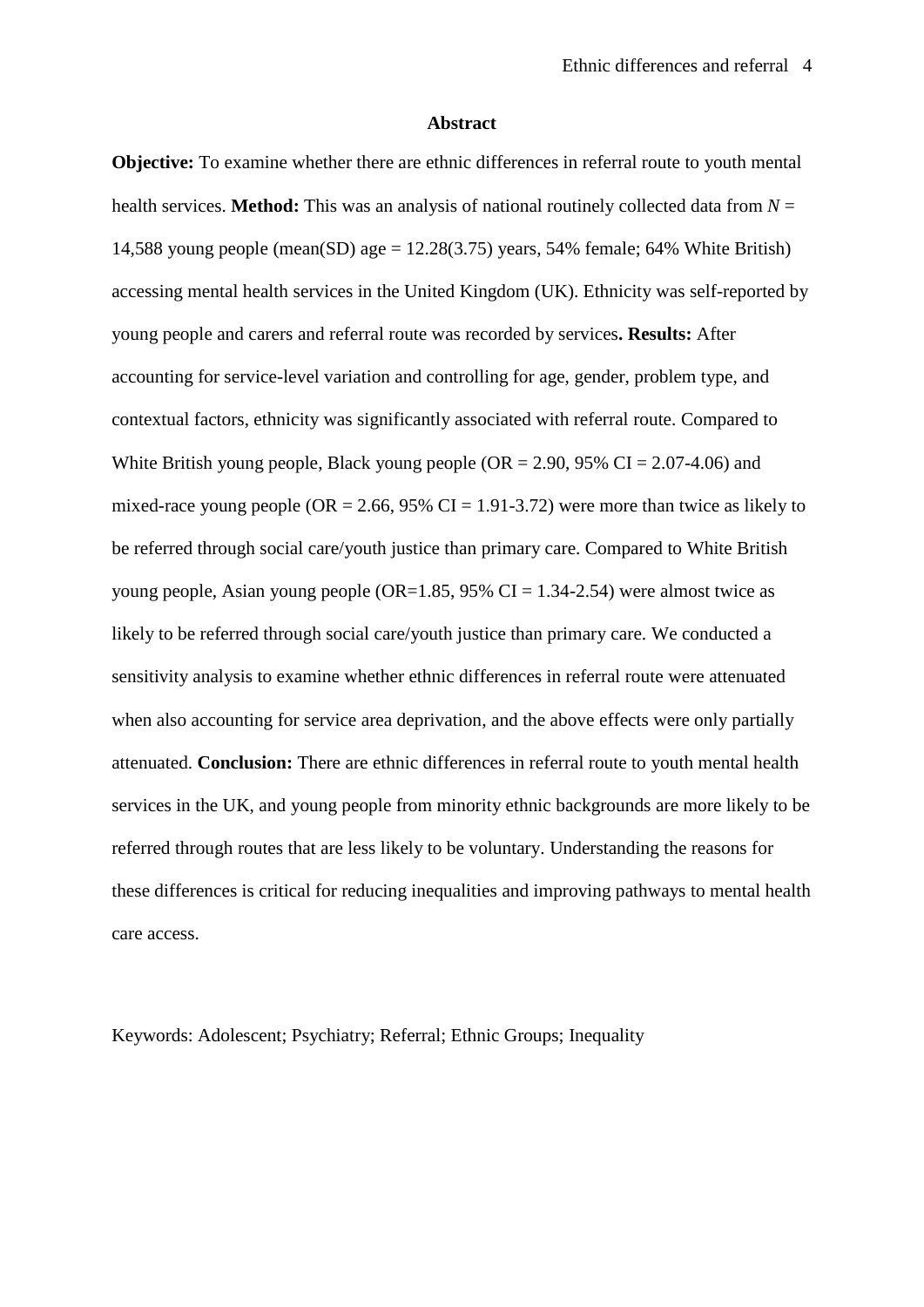## **Introduction**

Mental health services have a legal and professional responsibility to not discriminate against young people on the basis of their ethnicity (e.g., The United Nations Convention on the Rights of the Child 1989, Article 2). Early intervention is an important indicator of prognosis, and young people who receive treatment earlier have better outcomes than young people for whom treatment is delayed.<sup>[1,](#page-15-0)[2](#page-15-1)</sup> Only one in five young people with a diagnosable mental health problem accesses mental health services in the United Kingdom  $(UK)^3$  $(UK)^3$  and it is important to examine whether there are ethnic differences in how young people access mental health services (i.e., youth mental health referral routes).

Examining ethnic differences in youth mental health referral routes is complex given the number of service-level and individual-level factors related to mental health, help-seeking behaviour, and service provision that need to be considered.<sup>[4-6](#page-15-3)</sup> Referral routes may differ between services and therefore, analysis needs to account for the fact that data are nested within services. Referral route may be affected by socio-economic deprivation as areas of higher deprivation may have higher levels of minority ethnic groups and more young people with mental health problems.<sup>[7-9](#page-15-4)</sup> Referral route may be affected by a young person's age, gender, problem type, and contextual factors, which are known to covary and to be associated with different referral routes. For example, boys may be more likely than girls to be identified as requiring support for behavioral difficulties in schools.<sup>[10](#page-16-0)</sup> To the best of our knowledge, no study has examined ethnic differences in youth mental health referral route accounting for service-level variation and controlling for relevant covariates such as gender, age, problem type, contextual factors, and deprivation.

In many international healthcare models, referral to specialist mental health services is contingent on referral from primary healthcare agencies, such as General Practitioners.<sup>[11](#page-16-1)[,12](#page-16-2)</sup> In contrast, referral from social care or youth justice services is more likely to be the result of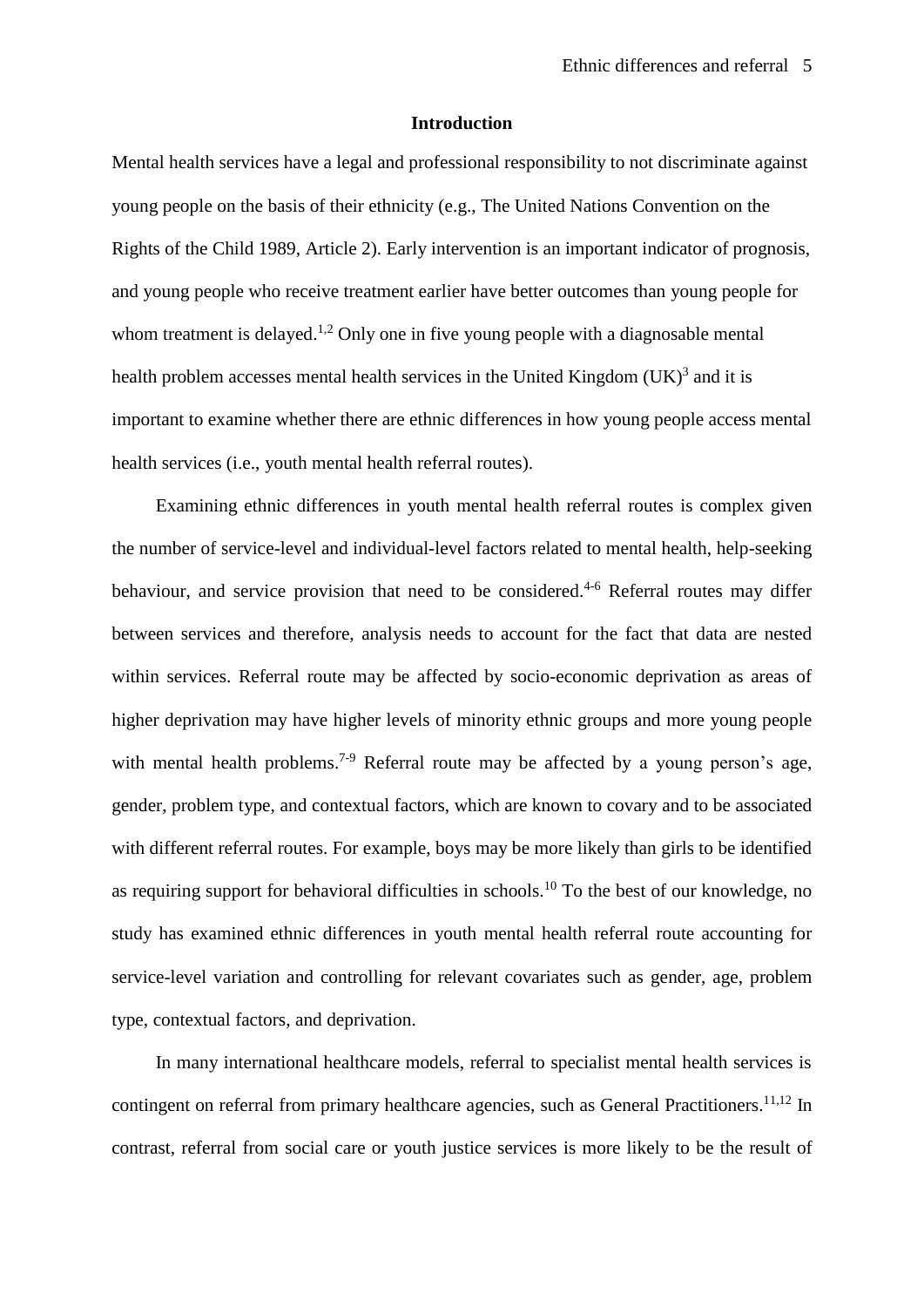concerns about caregivers' ability to care for the young person or concerns about the young person's risk of harm to themselves or others.

To ensure that youth mental health services are equally accessible to young people from different ethnic backgrounds and thus to identify areas of unmet need and inform the planning of service provision, there is a need for evidence about whether there are ethnic differences in youth mental health referral routes. Previous meta-analyses (across all ages) found that Black patients were more likely to be referred to specialist mental health services through compulsory admission or through the criminal justice system than White patients. $4,13$  $4,13$ Notwithstanding the aforementioned limitations, a number of studies suggest that young people from minority ethnic backgrounds may be less likely to be referred to youth mental health services through primary care agencies than White young people.<sup>[14-24](#page-16-4)</sup> Moreover, it is known that minority ethnic groups experience greater socio-economic disadvantage compared to White majority groups, $^{25}$  $^{25}$  $^{25}$  which may result in different mental health referral routes. For example, a recent policy review of the criminal justice system in the UK found that the proportion of ethnic minority young people in custody has increased by 16% over the past decade.[26](#page-17-1) Correspondingly, young people from minority ethnic groups may be more likely to be referred to youth mental health services from justice agencies. Therefore, it is important to examine whether ethnic differences in referral route are attenuated when also accounting for socio-economic disadvantage in addition to other covariates described above.

The aim of the present study was to examine ethnic differences in youth mental health referral route using multilevel multinomial regression analysis controlling for age, gender, problem type, and contextual factors. We also conducted a supplementary sensitivity analysis to examine whether ethnic differences in referral route were attenuated when also accounting for service area deprivation. We hypothesised that young people from minority ethnic groups would be less likely to be referred to mental health services through primary care agencies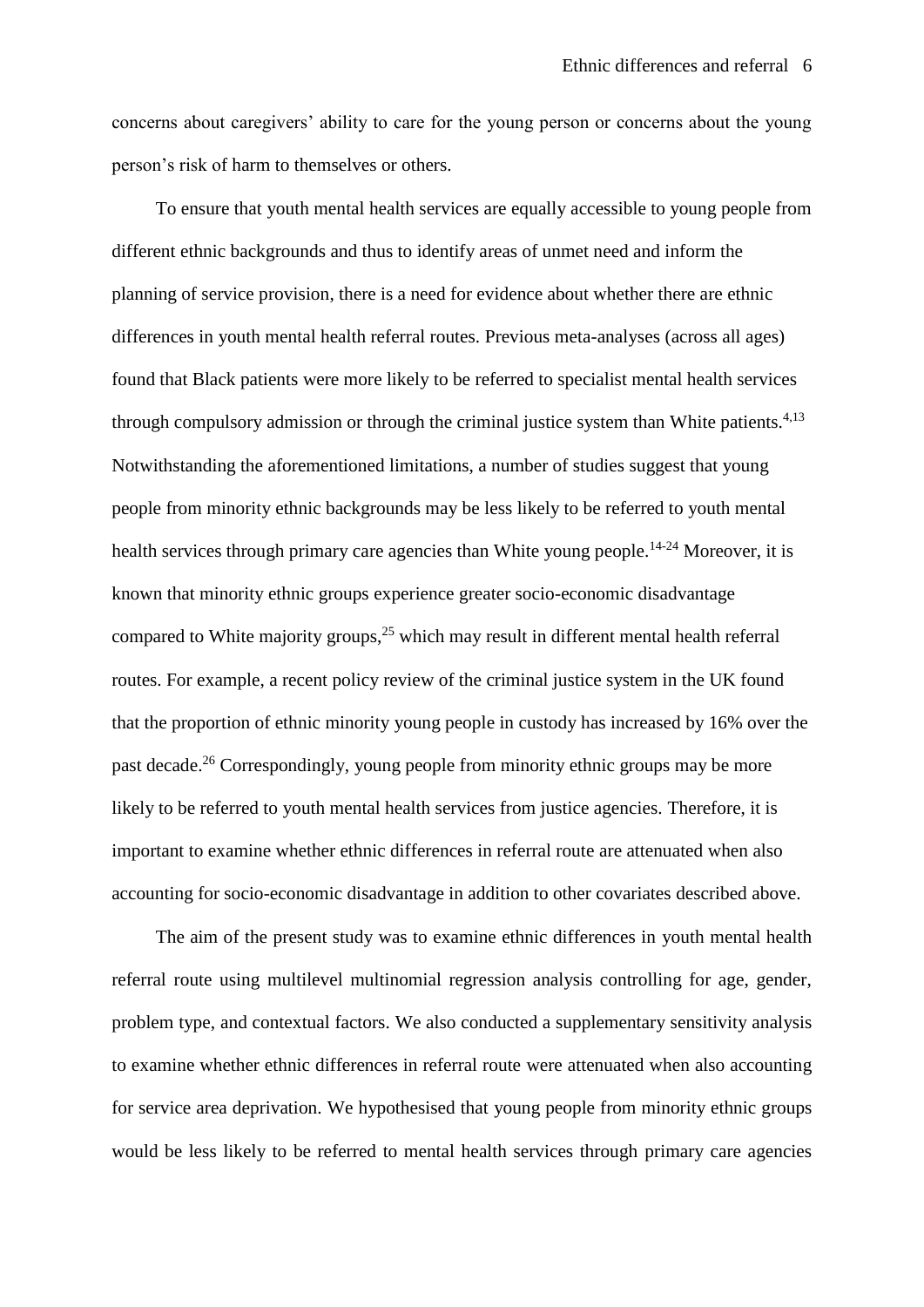and more likely to be referred through other agencies such as social care/ youth justice, compared to White British majority young people.

### **Method**

## **Participants and procedure**

The data corpus was collected from youth mental health services participating in a programme to implement evidence-based practice covering 60% of the population of young people in England.<sup>[18,](#page-16-5)[27](#page-18-0)</sup> Services included in this programme were similar to other services in England and the programme has subsequently been rolled out to all services in the country.<sup>[28](#page-18-1)</sup> Young people aged  $\leq 25$  years with complete case characteristics (i.e., problem type and contextual factors) were included in the analysis if they had no missing data on key demographic characteristics (i.e., age, gender, and ethnicity; *n =* 772 excluded) and referral route ( $n = 6,138$  excluded), resulting in a final dataset of  $N = 14,588$  young people (mean (SD) age = 12.28 (3.75) years; interquartile range = 10 years, 13 years, 15 years) from 74 youth mental health services. Young people with complete data on referral route were 0.22 years younger (mean (SD)  $95\%$  CI = 12.28 (3.75) 12.22-12.34) than those without complete data on referral route (mean (SD)  $95\%$  CI = 12.50 (3.67) 12.41-12.59) but there were no differences in gender  $(\gamma_2(1) = 2.91, p > .05)$  or proportion of young people from minority ethnic groups ( $\chi$ 2(1) = 1.63, *p* > .05). Detailed demographic descriptives are shown in Table 1.

### [INSERT TABLE 1 HERE]

## **Ethical considerations**

The present analysis involved secondary analysis of anonymised routinely collected data and therefore, ethical review was not required.<sup>[29](#page-18-2)</sup>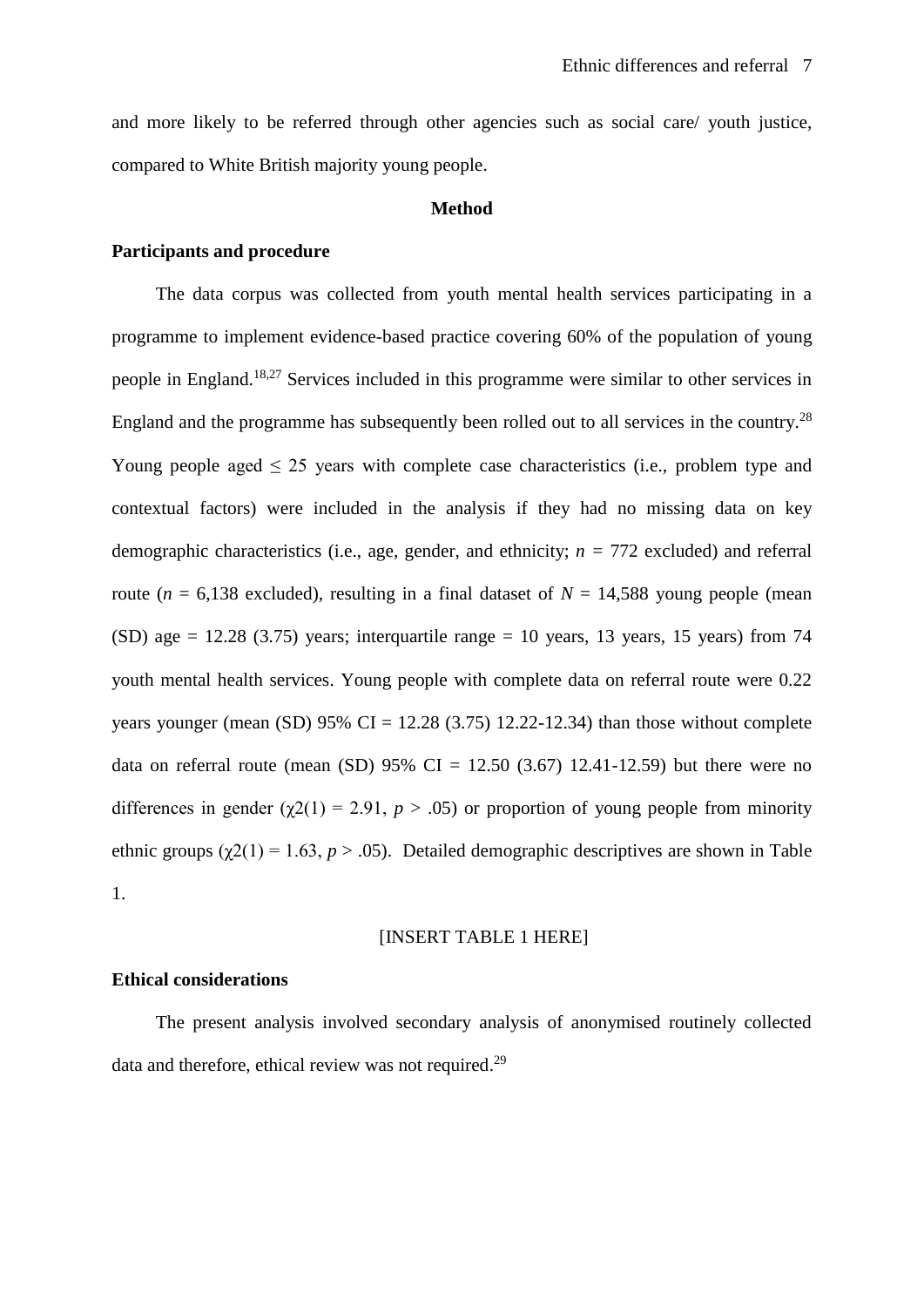### **Measures**

**Demographic characteristics.** Age, gender, and ethnicity were recorded by services as part of routine data recording. Ethnicity was captured using the categories from the 2001 Census and was generally based on self-report by the carer or the young person. These were grouped for analysis as follows:<sup>[18](#page-16-5)</sup> White British (as the ethnic majority group), White Other (including Irish and Other White background), mixed-race (including Mixed White and Black Caribbean, Mixed White and Black African, Mixed White and Asian, and any other mixed background), Asian (including Indian, Pakistani, Bangladeshi, and Other), Black or Black British (including Caribbean, African, and Other), other ethnic groups (including Chinese and Other), and not stated.

**Problem type.** Problem type was identified using an algorithm<sup>[30,](#page-18-3)[31](#page-18-4)</sup> based on 30 items of the clinician-rated Current View (CV) questionnaire.<sup>[32](#page-18-5)</sup> The algorithm categorises young people into 17 mutually exclusive needs based groups, however to avoid including underpowered groups in the main analysis, we used seven groups and categorised those occurring with a frequency of  $\leq 5\%$  as "Other" problems (i.e., "Bipolar Disorder", "Depression", "Generalized Anxiety Problems", "Eating Disorders", "Obsessive Compulsive Disorder", "Psychosis", "Autism", "Co-occurring Behavioural and Emotional Difficulties", "Post Traumatic Stress Disorder", and "Social Anxiety Disorder").

**Contextual factors.** Contextual factors were identified using four items of the CV questionnaire.<sup>[32](#page-18-5)</sup> Clinicians rated the extent to which young people were experiencing problems in four contextual areas: "Home", "School, work or training", "Community", and "Service engagement" (coded 1 for "moderate" or "severe" and 0 for "mild" or not applicable).

**Referral route.** Referral route was recorded by services using 33 indicators which were grouped into eight study variables for the present analysis as shown in Table 2.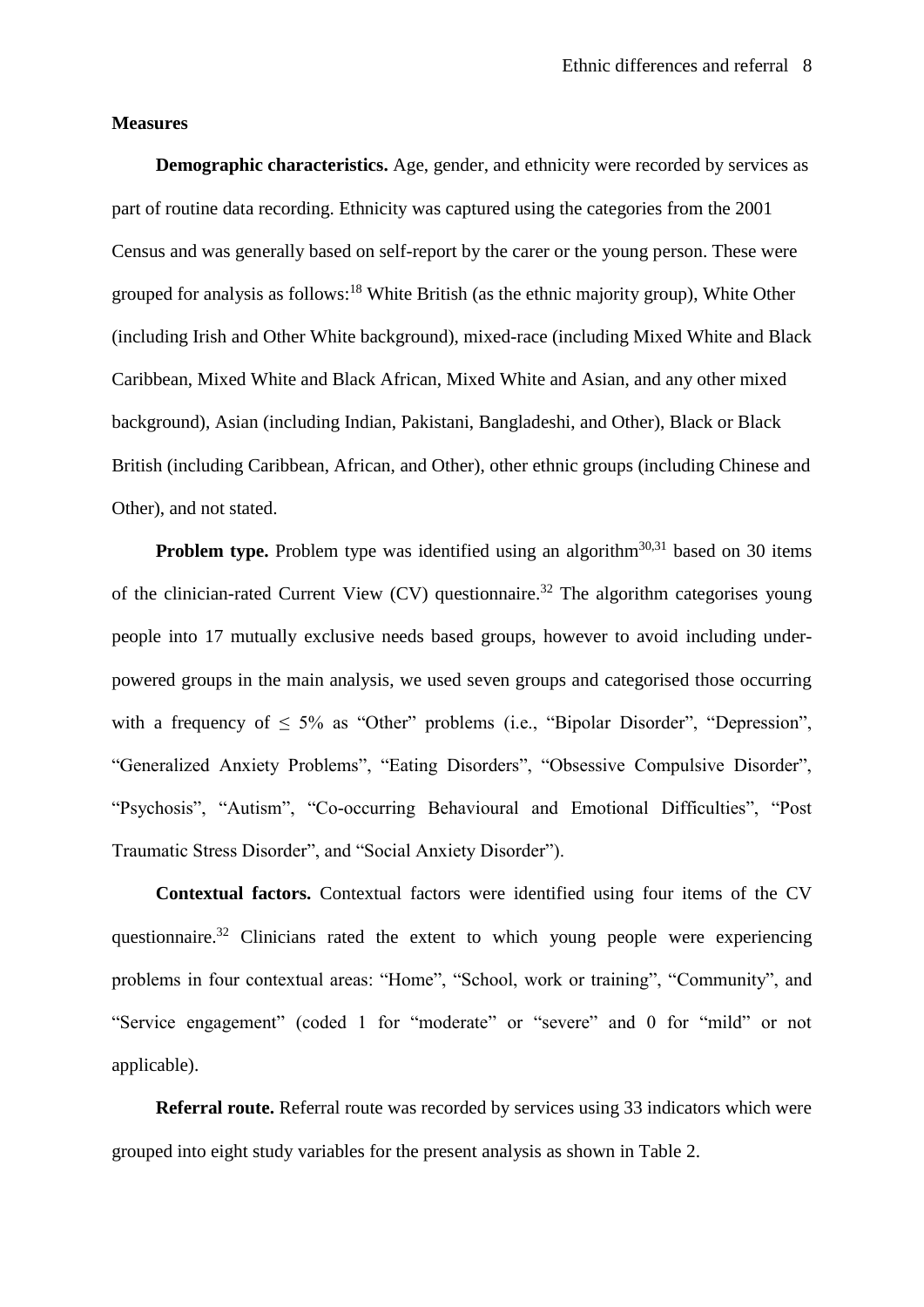### [INSERT TABLE 2 HERE]

**Service area deprivation.** To examine whether ethnic differences in referral route were attenuated when also accounting for service area deprivation, we performed a sensitivity analysis using service area deprivation. We matched data on services to the normalised Income Deprivation Affecting Children Index (IDACI) to generate an average score based on the Lower Layer Super Output Area in each service's catchment area.<sup>[33](#page-18-6)</sup> Scores were then transformed into bands using the following established categories:  $34 < 0.2 =$  $34 < 0.2 =$  band 0 (least deprived),  $0.2 - 0.249 =$  band 1,  $0.25 - 0.299 =$  band 2, and  $0.3 - 0.4 =$  band 3 (most deprived); there were no IDACI scores  $> 0.4$ .

There are two widely used approaches to assessing socio-economic disadvantage in young people in the UK: individual-level indicators, such as family income or whether the child is eligible for free school meals, which is determined by the parents' gross income and whether they receive state aid; and area-level indicators, such as the IDACI, which is a widely used measure of deprivation in policy research.<sup>[35](#page-18-8)</sup> Evidence comparing indicators of deprivation suggest that the IDACI correctly identified 70% of young people experiencing educational disadvantage and eligibility for free school meals correctly identified 80%.<sup>[36](#page-19-0)</sup> There were no individual-level indicators of socio-economic disadvantage (e.g., family income, free school meal eligibility) available in the data corpus. Although IDACI may be somewhat less accurate than individual-level indicators, the primary aim of the present research was to examine ethnic differences in youth mental health referral routes and thus to identify areas of unmet need and inform the planning of service provision, and the approach of matching services to area-level deprivation indicators has been used in previous studies.<sup>[37,](#page-19-1)[38](#page-19-2)</sup> Therefore, our primary analysis was to examine differences in referral route across different ethnic groups, and we then additionally conducted a sensitivity analysis to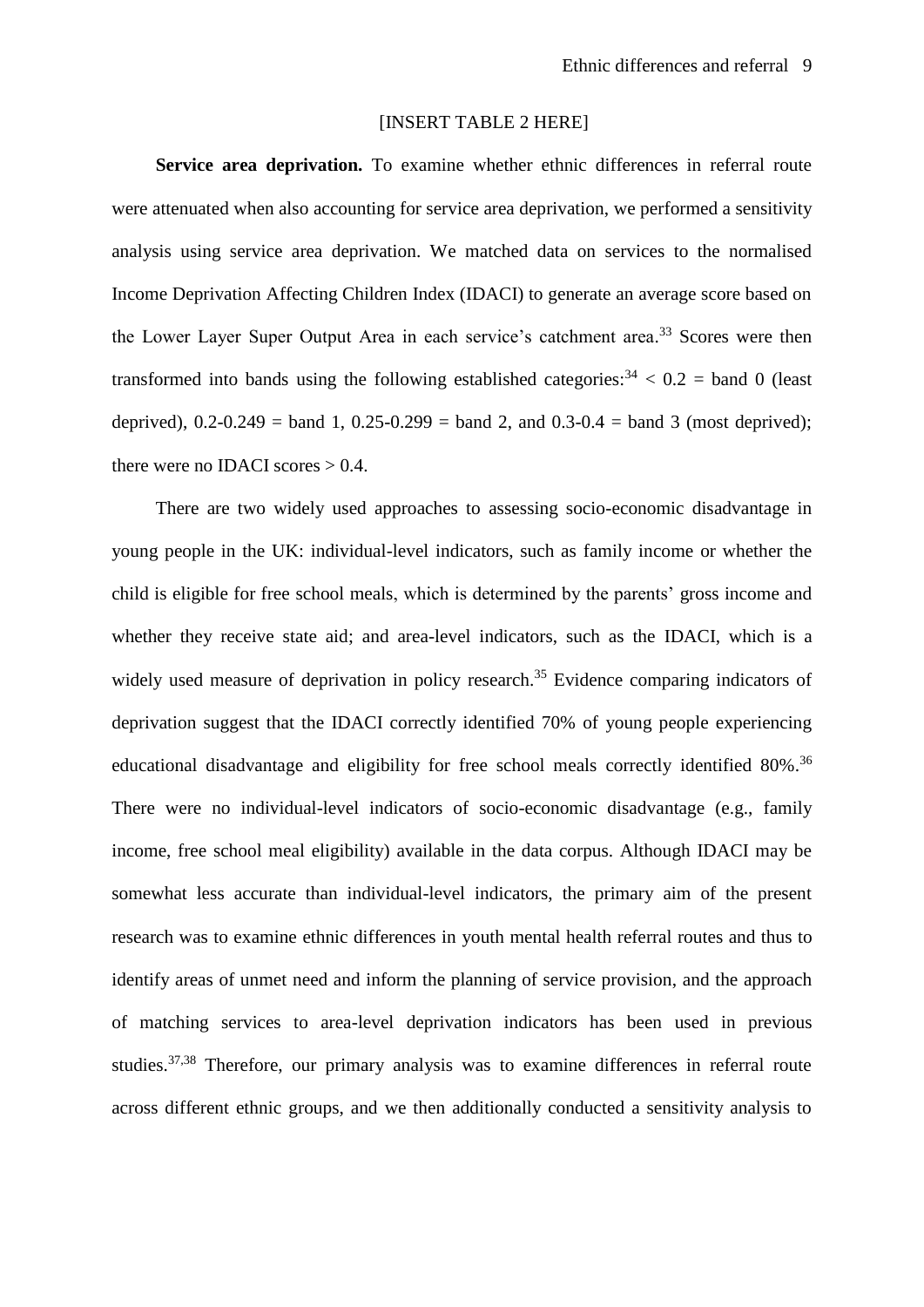examine the extent to which findings were attenuated when also taking into account service area deprivation.

### **Statistical analysis**

To examine ethnic differences in youth mental health referral routes, accounting for the nesting of individuals in services and controlling for age, gender, problem type, and contextual factors, multilevel multinomial logistic regressions were conducted in STATA 14.<sup>[39](#page-19-3)</sup> Multilevel modelling was appropriate given the clustered structure of the data, where young people were clustered within youth mental health services. The use of a multilevel modelling approach allows us to model and control for service-level variation, as young people from the same service may be more similar to each other than to young people from different services, for example because of similarities in geographic location and therapists seen.<sup>[40](#page-19-4)</sup> Two preparatory models were estimated. In Model 0 (null model) the variance explained in referral route at the service-level was examined and no predictors were added. The intraclass correlation coefficient was 14% indicating that there was significant servicelevel variation in referral route and confirming that multilevel modelling was the appropriate statistical approach. In Model 1, demographic characteristics, problem type, and contextual factors were added: female; age coded 0-5 years and 6-12 years (where 13-25 years was selected as the reference category as it was the largest group); problem type using the seven problem groups (where the "Self-management advice" group, referring to young people for whom clinicians rated a maximum of 1 problem as moderate, was selected as the reference category as it was the largest group), and the four contextual problems (which were individually coded as young people's contextual factors were not mutually exclusive). The likelihood ratio test was used to compare successive models, which were significant and all variables were therefore retained in the final model. Ethnicity was added to the final model (where the White British group was selected as the reference category as it was the largest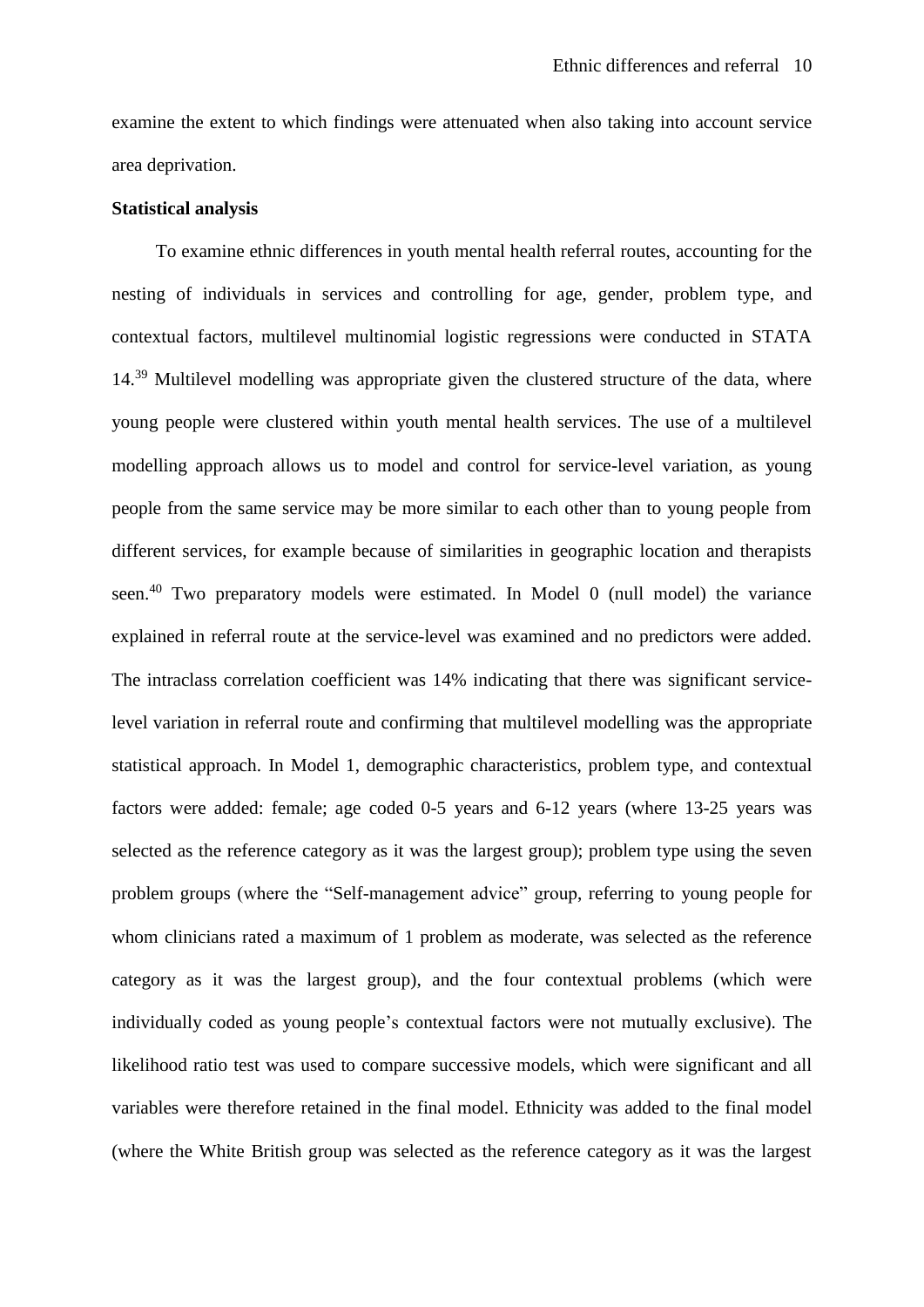group). A sensitivity analysis was conducted to examine whether ethnic differences in referral route were attenuated when also accounting for service area deprivation.

#### **Results**

Analyses are shown in Table 3. The likelihood ratio test was significant for the final model compared to Model 1:  $\chi^2(6) = 373.91$ ,  $p < .001$ . Compared to White British young people, White non-British young people were more likely to be referred through social care/ youth justice relative to primary care. Compared to White British young people, Black young people were more likely to be referred through education, mental health services, social care/ youth justice, and other routes—and less likely to be self-referred—relative to primary care. Compared to White British young people, Asian young people were more likely to be referred through education, social care/ youth justice, and other routes—and less likely through mental health services or to be self-referred—relative to primary care. Compared to White British young people, young people with mixed-race backgrounds were more likely to be referred through education, social care/ youth justice, and other routes relative to primary care. Compared to White British young people, young people from other ethnic backgrounds were less likely to be referred through education, child health, mental health services, social care/ youth justice, and self-referral relative to primary care. Finally, compared to White British young people, young people with unstated ethnic backgrounds were less likely to be referred through child health, mental health, and other routes relative to primary care.

In the sensitivity analysis, we added service area deprivation to the supplementary model (as shown in the Supplementary material) using IDACI bands, where band 0 representing the lowest level of deprivation was selected as the reference group to facilitate interpretation. The likelihood ratio test was significant for the supplementary model compared to the final model:  $\chi^2(3) = 360.81$ ,  $p < .001$ , indicating a significant improvement to the model when accounting for area-level socio-economic deprivation. Overall, there were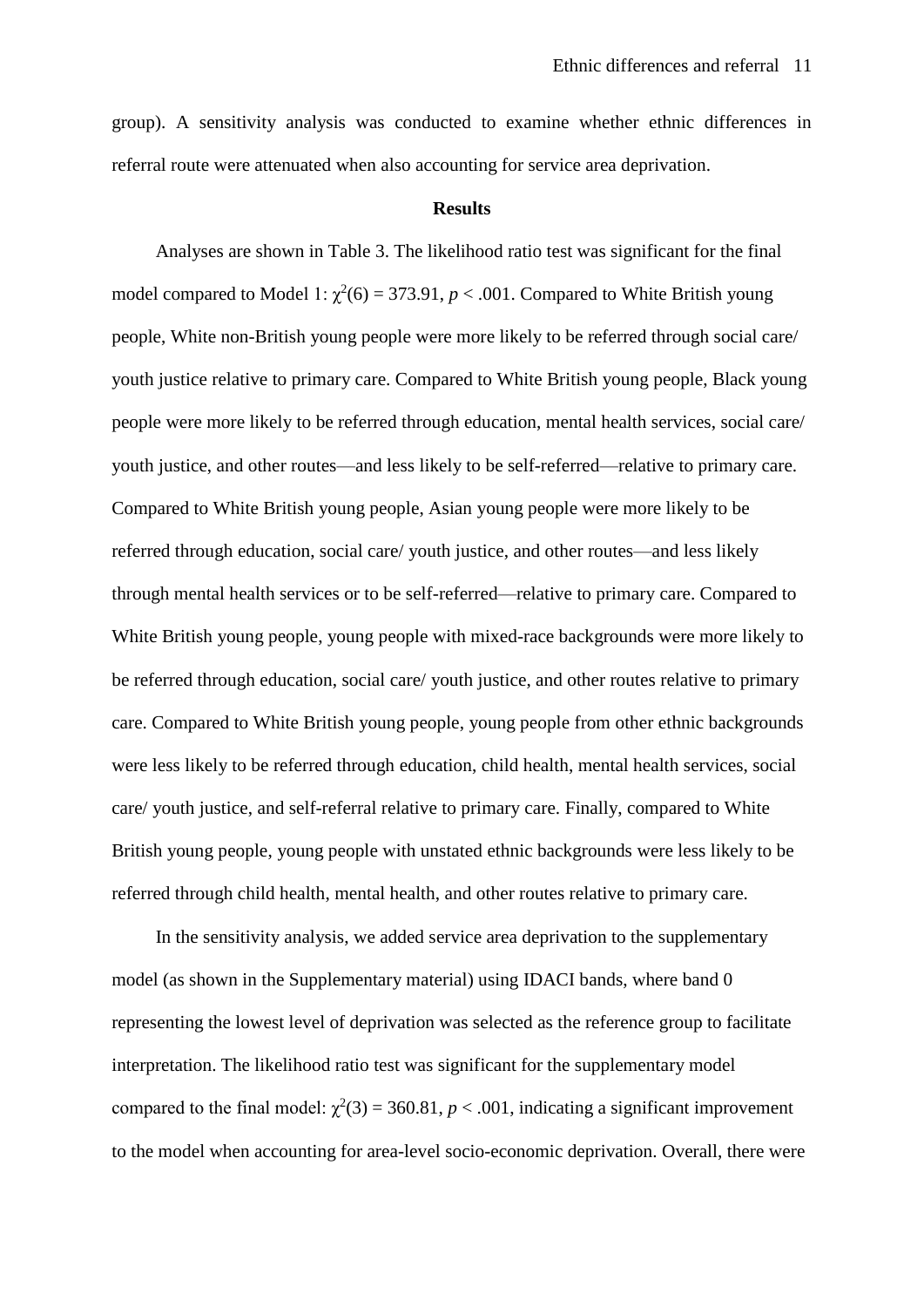few differences in the pattern of findings. Regarding the effects on social care/ youth justice, the effect of White non-British was no longer significant, and the parameter estimates for the other effects of minority ethnic background and social care/ youth justice were smaller when service area deprivation was included in the model, suggesting that socio-economic disadvantage may play an important role in the relationship between ethnicity and youth mental health referral by these routes. In addition, the effects of Black and mental health and other referral routes, and unstated ethnic backgrounds and other referral routes, were no longer significant, again suggesting that ethnic differences in referral routes for these associations were accounted for by service area deprivation in these data. Finally, when controlling for service area deprivation, two additional effects were significant: compared to White British young people, Black young people were more likely to be referred through child health relative to primary care, and Asian young people were more likely to be referred through Accident & Emergency (A & E) relative to primary care. This raises the possibility that the relationship between ethnicity and youth mental health referral for these groups by child health and A & E may be important for certain levels of socio-economic disadvantage where available primary health care resources may be more limited.

## [INSERT TABLE 3 HERE]

#### **Discussion**

The aim of the present study was to examine ethnic differences in youth mental health referral route using multilevel multinomial regression analysis controlling for age, gender, problem type, and contextual factors. In line with the findings of previous studies from the adult and youth mental health literature (see Introduction), we found that young people from minority ethnic backgrounds were less likely to be referred through primary care agencies than White British young people. One of the starkest patterns was for social care and youth justice routes: compared to White British young people, young people from mixed-race,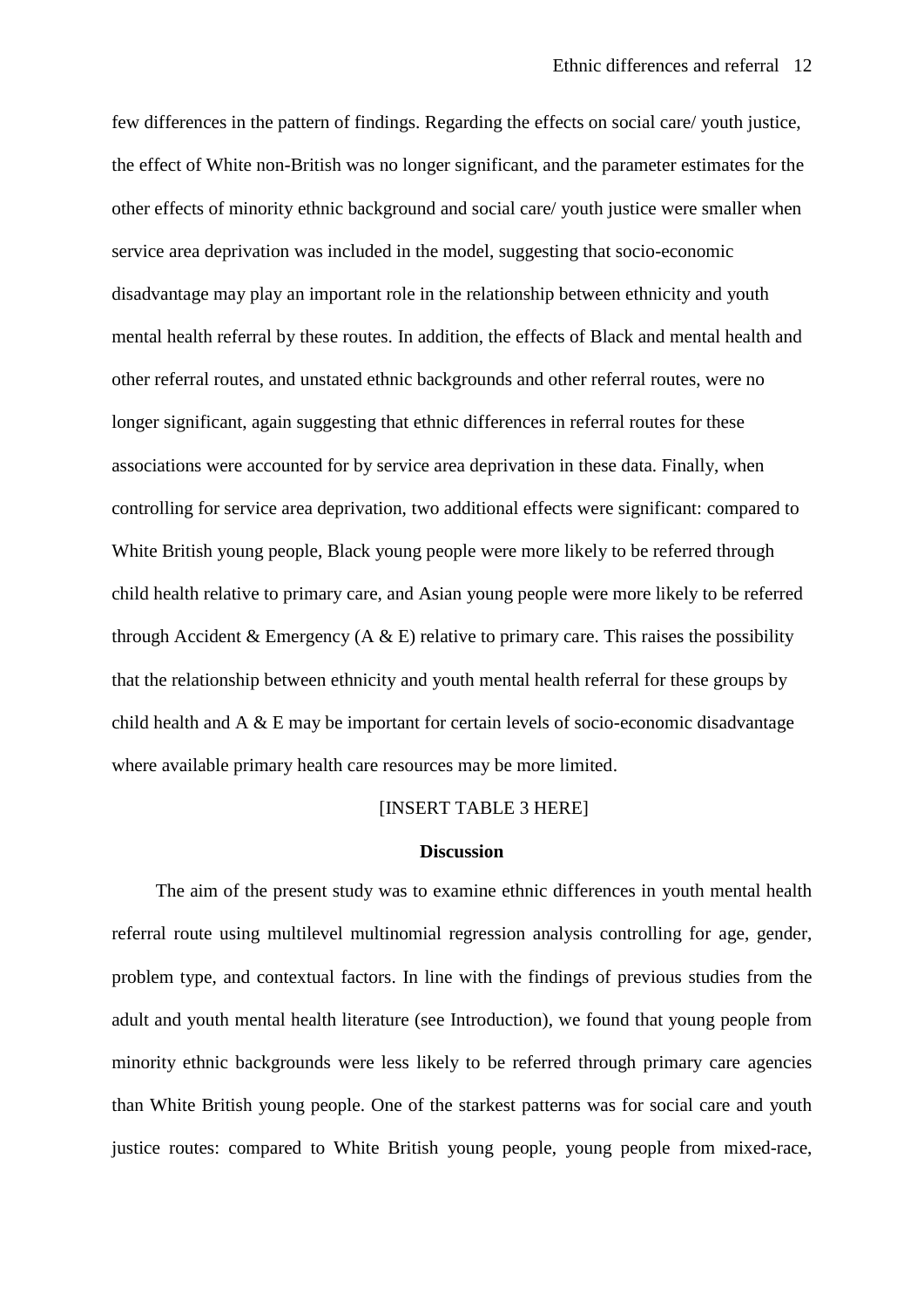Asian, or Black backgrounds were more likely to be referred through social care and youth justice relative to primary care, and this effect was stable when additionally controlling for service area deprivation. The findings of the present study suggest that young people from minority ethnic backgrounds were less likely to be referred to mental health services through primary care agencies, and more likely to be referred through different routes such as social care/youth justice, compared to White British majority young people. When additionally controlling for service area deprivation in the sensitivity analysis, there were few differences in the pattern of findings. The parameter estimates for the effects of minority ethnic background and social care/ youth justice were smaller when service area deprivation was included in the model, suggesting that socio-economic disadvantage may play an important role in the relationship between ethnicity and youth mental health referral by these routes.

In many international healthcare models, referral to specialist mental health services from primary healthcare agencies, such as General Practitioners, may result from voluntary referral due to concerns about the young person's behavior or emotional state.<sup>[11](#page-16-1)[,12](#page-16-2)</sup> In contrast, referral from social care or youth justice services may be more likely to be compulsory, resulting from concerns about the young person's safety, risk of harm, or care. More enduring difficulties and worse outcomes may be associated with referral to mental health services through compulsory routes, which may be attributable to many broader societal and systemic forces that result in youth from different social groups coming to the attention of mental health services through different channels.<sup>[41,](#page-19-5)[42](#page-19-6)</sup>

The present study is an important contribution to the literature on ethnic differences in youth mental health referral route because we controlled for a number of factors known to be related to mental health problem type, help-seeking behaviour, and service provision:<sup>[4-6](#page-15-3)</sup> service-level variation, age, gender, problem type, and contextual factors. We also performed a sensitivity analysis of the effect of ethnicity on referral route when also controlling for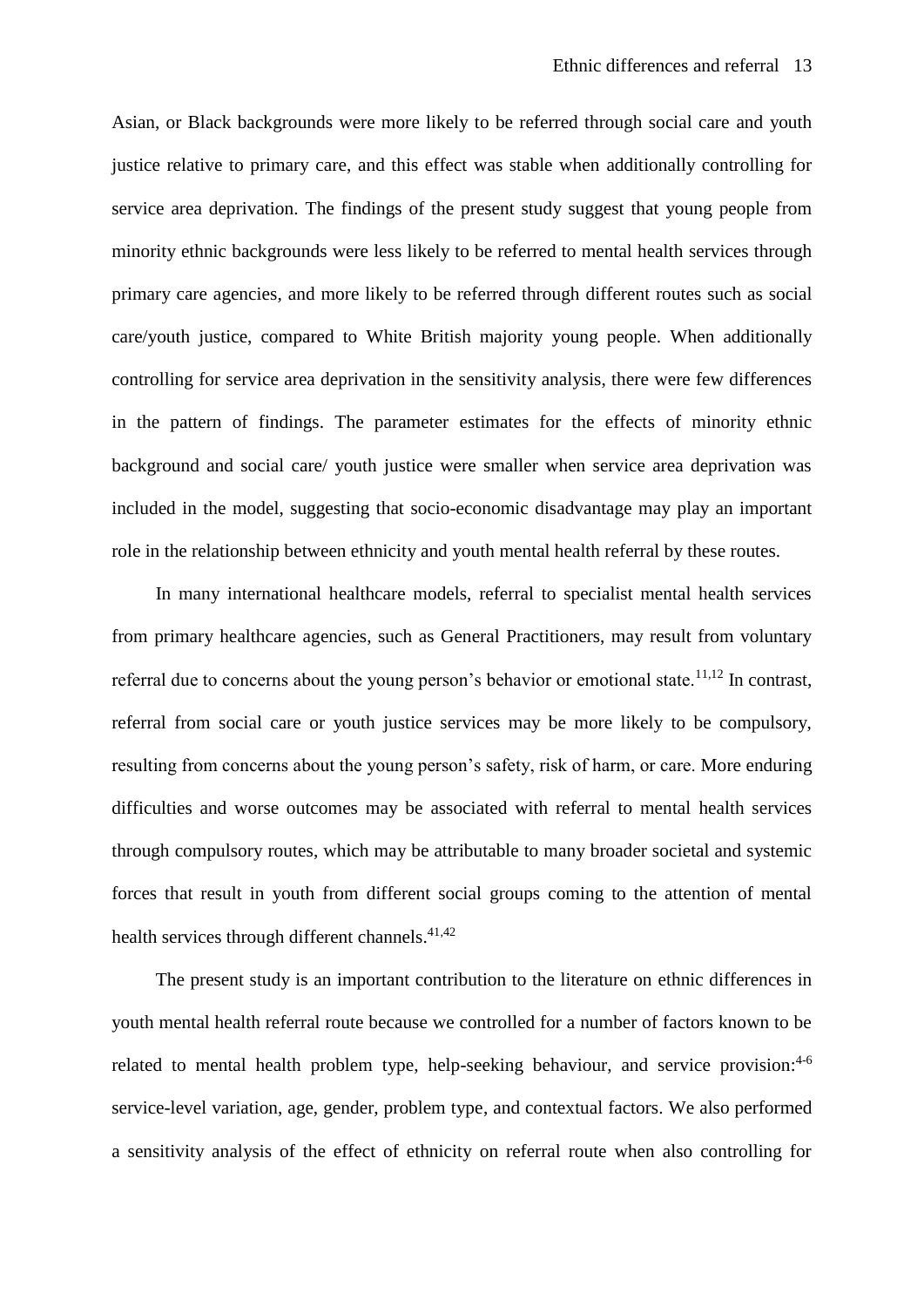service area deprivation. To the best of our knowledge, the present study is the first to examine ethnic differences in youth mental health referral route accounting for service-level variation using multilevel multinomial regression analysis, controlling for deprivation, age, gender, problem type, and contextual factors.

Notwithstanding, limitations should be considered when interpreting the findings of the present study. The data were routinely collected from youth mental health services and there may have been differences in how services collected and coded the data. The data corpus was collected from one country and therefore, findings may not generalize to other countries, particularly as different countries may have different referral routes. There was a wide age range in the present sample and future research should examine age differences in referral route. Information on young people's family income was not available, meaning we were not able to examine individual-level deprivation (also see Measures). A more precise measure of socio-economic status may have ameliorated some of the effects of ethnicity. Services from the most deprived areas may have been underrepresented in our dataset as there were no IDACI scores in the highest bands.

Our study cannot explain reasons for why these differences in youth mental health referral route were found. Despite the number of factors we controlled for, it may still be possible that other variables not collected in the present data corpus explain differences in ethnicity and referral route (also see the Introduction). For instance, there is some evidence for differential aetiology of psychopathology across ethnic groups, however the causes of these differences are largely unexplained and there is some evidence that some of these differences might stem from biases in diagnosing.<sup>[4-6](#page-15-3)</sup> It is possible that there are different developmental trajectories of psychopathology in young people from different ethnic backgrounds; it is also possible that behaviours of young people experiencing mental health difficulties, from different ethnic backgrounds, are interpreted in a different way by peers,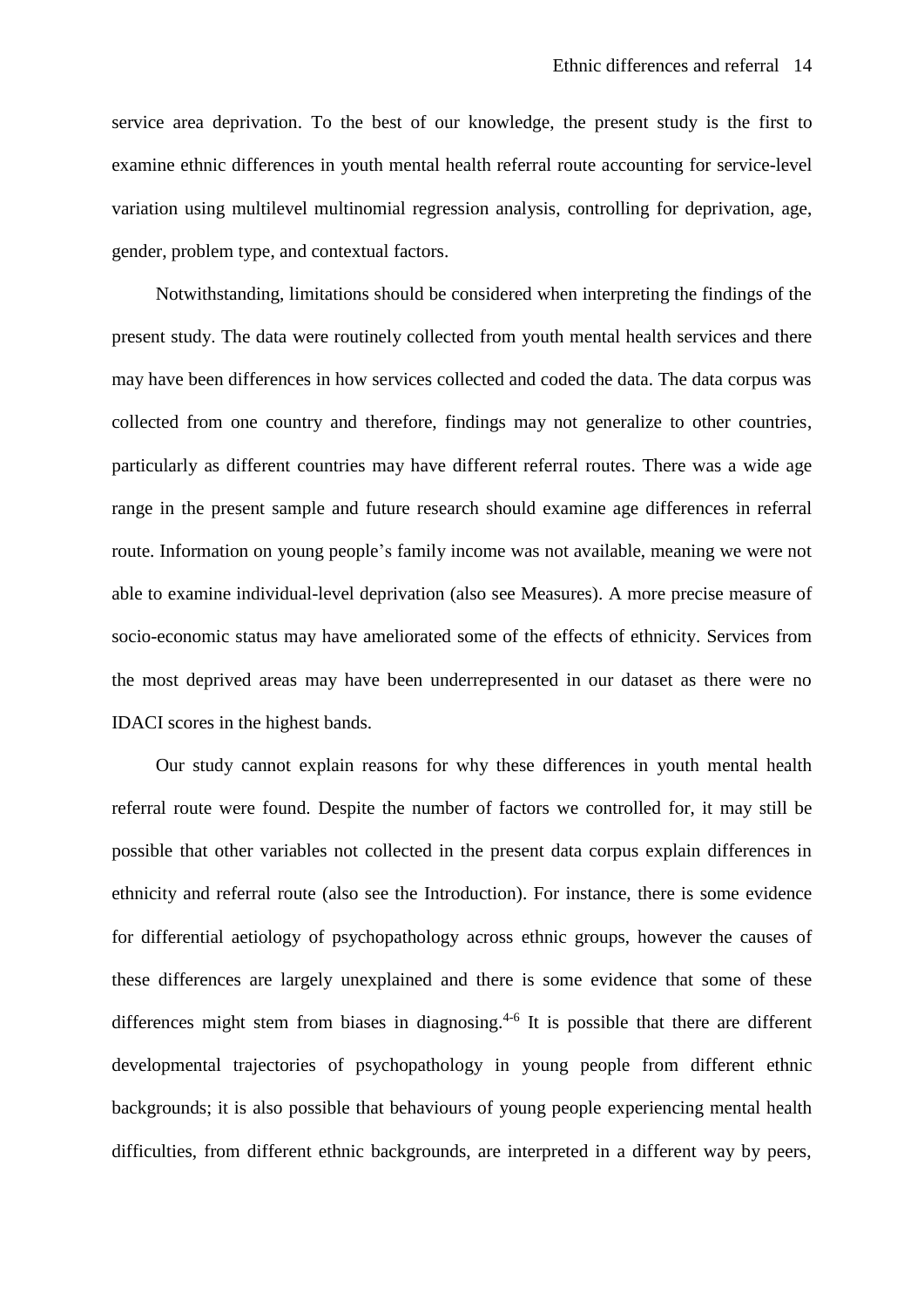carers, teachers, and professionals in healthcare and social care/ youth justice services. Differences in attitudes towards and knowledge about mental health difficulties and options for help-seeking across ethnic groups are also possible explanations, especially as individuals from minority ethnic groups may be disproportionally deterred from seeking help by stigma. [43](#page-19-7) Future research would need to examine these questions to provide an empirical answer. What is clear from our results is that understanding reasons for these differences in youth mental health referral route is a question that needs systematic investigation and intervention as the results are incongruent with the aspirations of equality of care.

The findings of the present study and the extant literature suggest that young people from minority ethnic backgrounds may be more likely to access youth mental health services through different referral routes than White majority young people, such as social care/ youth justice. National and local policy and practice guidelines should prioritise engagement between youth mental health services and local referring organisations to ensure early identification and appropriate intervention for young people from minority ethnic backgrounds.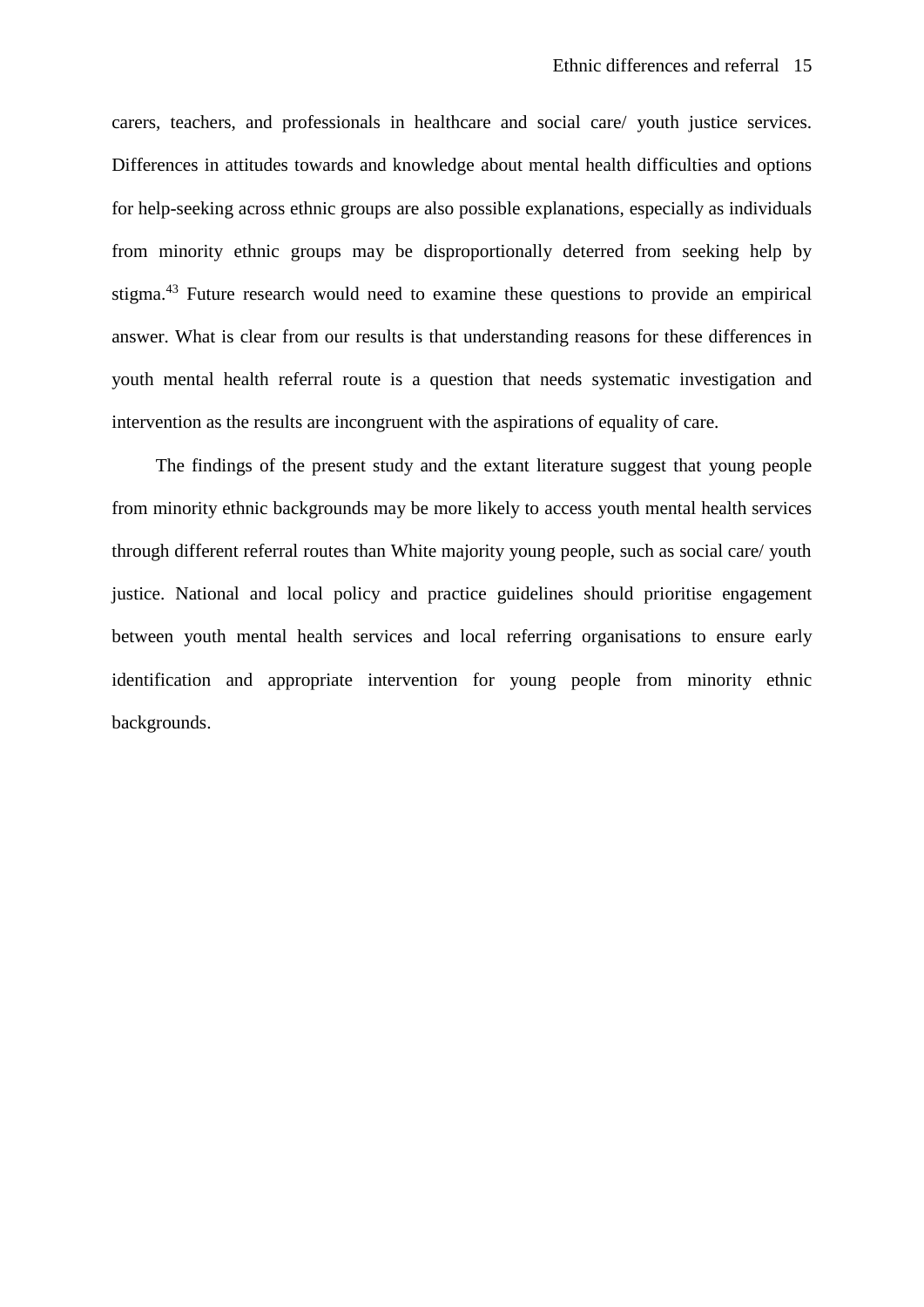#### **References**

- <span id="page-15-0"></span>**1.** Marshall M, Lewis S, Lockwood A, Drake R, Jones P, Croudace T. Association between duration of untreated psychosis and outcome in cohorts of first-episode patients: A systematic review. *Archives of General Psychiatry.* 2005;62(9):975-983.
- <span id="page-15-1"></span>**2.** Ratnasuriya RH, Eisler I, Szmukler GI, Russell GF. Anorexia nervosa: outcome and prognostic factors after 20 years. *The British Journal of Psychiatry.* 1991;158(4):495- 502.
- <span id="page-15-2"></span>**3.** Green H, McGinnity A, Meltzer H, Ford T, Goodman R. *Mental health of children and young people in Great Britain, 2004*. Basingstoke: Palgrave Macmillan; 2005.
- <span id="page-15-3"></span>**4.** Anderson KK, Flora N, Archie S, Morgan C, McKenzie K. A meta-analysis of ethnic differences in pathways to care at the first episode of psychosis. *Acta Psychiatrica Scandinavica.* 2014;130(4):257-268.
- **5.** Goodman A, Patel V, Leon D. Child mental health difficulties amongst ethnic groups in Britain: a systematic review. *BMC Public Health.* 2008;8:258.
- **6.** Singh SP, Greenwood N, White S, Churchill R. Ethnicity and the Mental Health Act 1983. *The British Journal of Psychiatry.* 2007;191(2):99-105.
- <span id="page-15-4"></span>**7.** Fone D, Dunstan F, Williams G, Lloyd K, Palmer S. Places, people and mental health: A multilevel analysis of economic inactivity. *Social Science & Medicine.* 2007/02/01/ 2007;64(3):633-645.
- **8.** Silva M, Loureiro A, Cardoso G. Social determinants of mental health: A review of the evidence. *European Journal of Psychiatry.* 2016;30(259-292).
- **9.** Reeves R, Rodrigue E, Kneebone E. *Five evils: Multidimensional poverty and race in America*: The Brookings Institution;2016.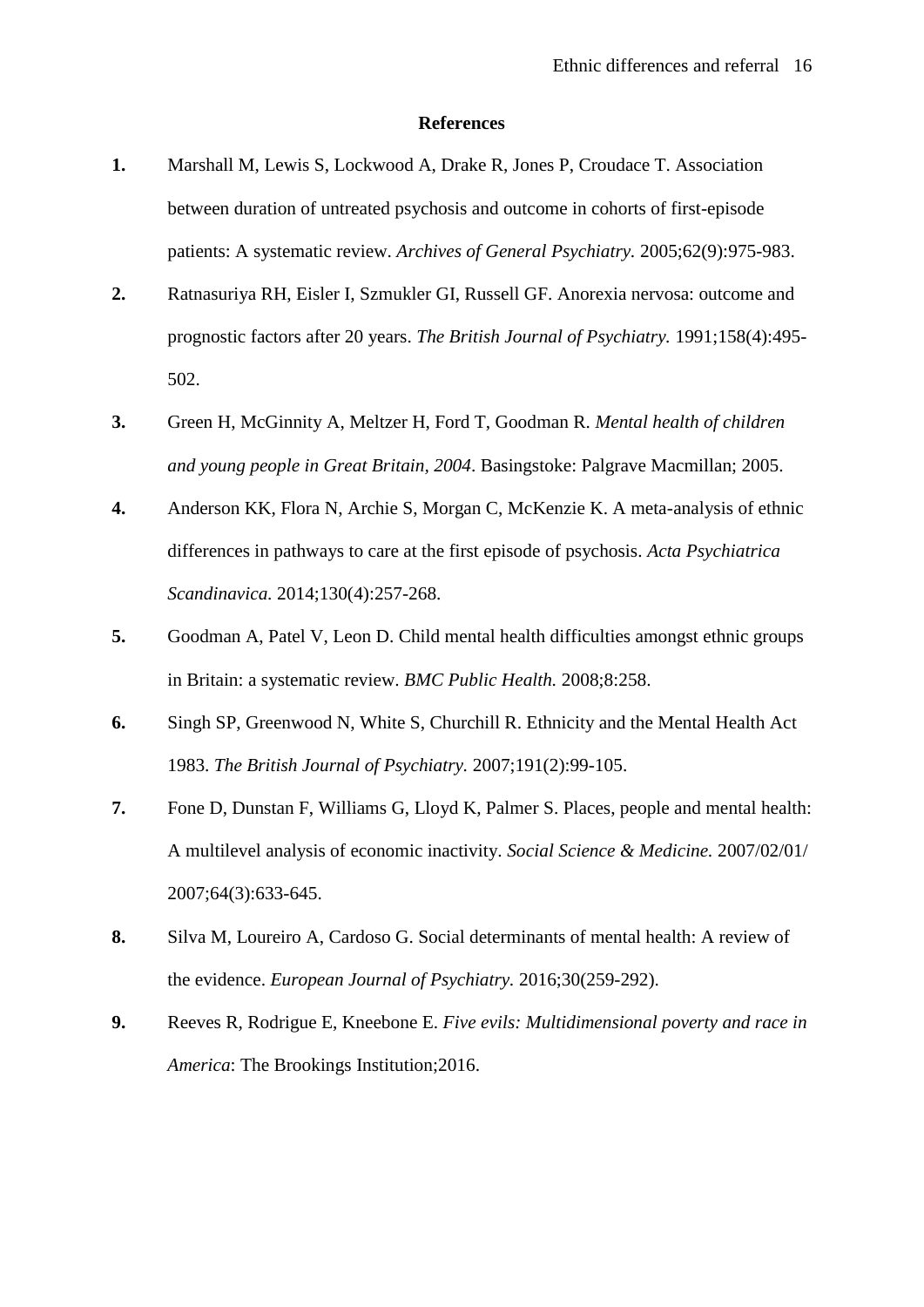- <span id="page-16-0"></span>**10.** Little M, McLennan JD. Teacher Perceived Mental and Learning Problems of Children Referred to a School Mental Health Service. *Journal of the Canadian Academy of Child and Adolescent Psychiatry.* 2010;19(2):94-99.
- <span id="page-16-1"></span>**11.** Goldberg D, Huxley P. *Mental illness in the community: The pathway to psychiatric care*. London: Tavistock Publications; 1980.
- <span id="page-16-2"></span>**12.** Kleinman A. *Patients and Their Healers in the Context of Culture*. Berkeley, CA: University of California Press; 1980.
- <span id="page-16-3"></span>**13.** Bhui K, Stansfeld S, Hull S, Priebe S, Mole F, Feder G. Ethnic variations in pathways to and use of specialist mental health services in the UK: Systematic review. *British Journal of Psychiatry.* 2003;182(2):105-116.
- <span id="page-16-4"></span>**14.** Daryani R, Hindley P, Evans C, Fahy P, Turk J. Ethnicity and Use of a Child Service. *Child Psychology and Psychiatry.* 2001;6:127-132.
- **15.** Goodman R, Richards H. Child and adolescent psychiatric presentations of secondgeneration Afro-Caribbeans in Britain. *British Journal of Psychiatry.*  1995;167(3):362-369.
- **16.** Roberts N, Cawthrope D. Immigrant child & adolescent psychiatric referrals: a fiveyear retrospective study of Asian and Caucasian families. *Canadian Journal of Psychiatry.* 1995;40:252-256.
- **17.** Skokauskas N, Dunne M, Gallogly A, Clark C. Ethnic minority populations and child psychiatry services: An Irish study. *Children and Youth Services Review.*  2010;32:1242-1245.
- <span id="page-16-5"></span>**18.** Edbrooke-Childs J, Calderon A, Wolpert M, Fonagy P. *Children and Young People's Improving Access to Pscychological Therapies: Rapid Internal Audit National Report*. London: CAMHS Press; 2015.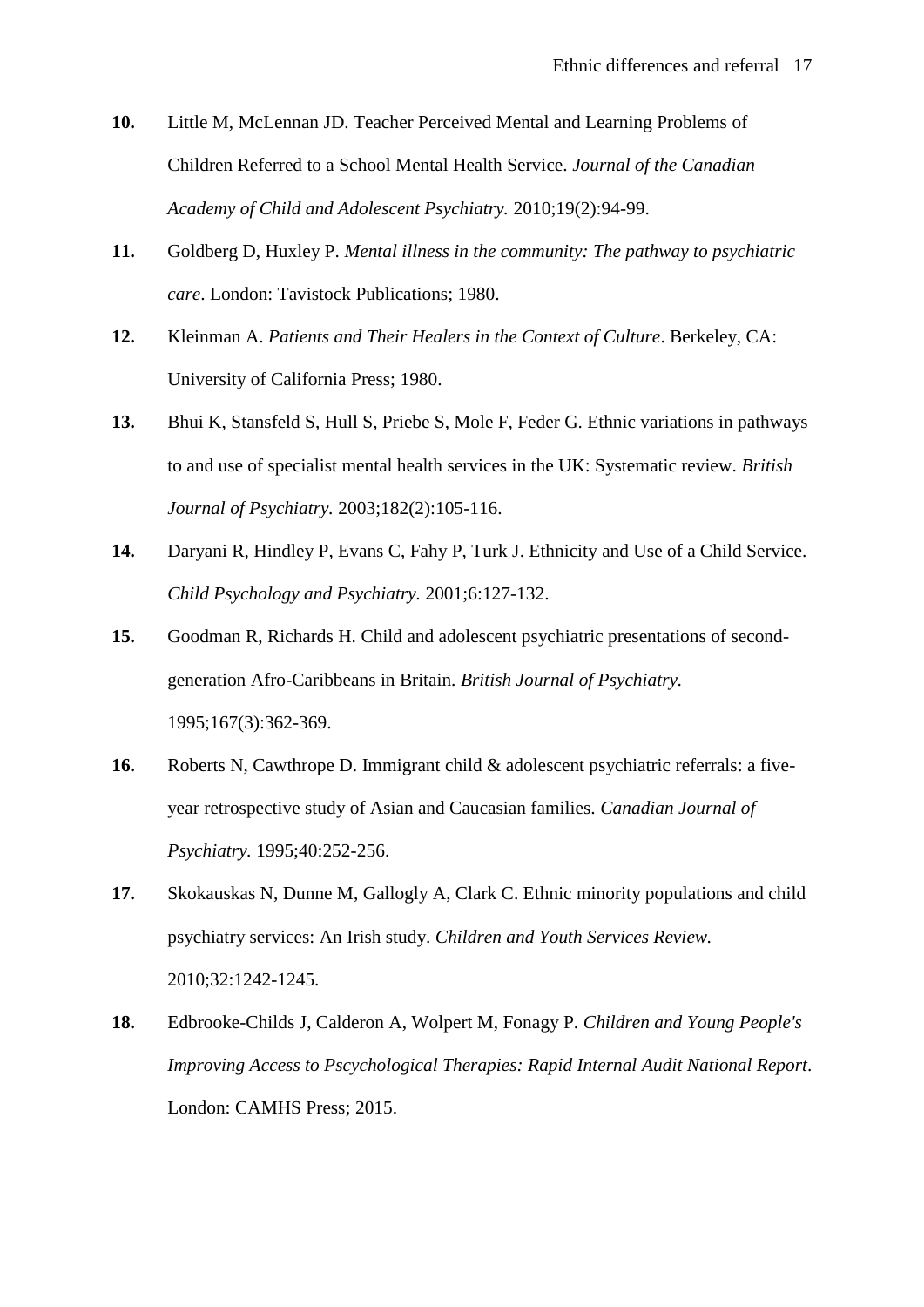- **19.** Yeh M, McCabe K, Hurlburt M, et al. Referrral sources, diagnoses, and service types of youth in public outpatient mental health care: A focus on ethnic minorities. *Journal of Behavioral Health Services & Research.* 2002;29:45-60.
- **20.** Vostanis P, Svirydzenka N, Dugard P, Singh S, Dogra N. Mental health service use by adolescents of Indian and White origin. *Archives of Diseases in Childhood.*  2013;98:764-767.
- **21.** Kilgus M, Pumariega AJ, Cuffe SP. Influence of race on diagnosis in adolescent psychiatric inptients. *J. Am. Acad. Child Adolesc. Psychiatry.* 1995:67-72.
- **22.** Bui K-V, T. Ethnic minority adolescents and the use of community mental health services. *American Journal of Community Psychology.* 1992;20:403-417.
- **23.** Messent P, Murrell M. Research leading to action: A study of accessibility of a CAMH service to ethnic minority families. *Child and Adolescent Mental Health.*  2003;8:118-124.
- **24.** Ivert A-K, Svensson R, Adler H, Levander S, Rydelius P-A, Torstensson Levander M. Pathways to child and adolescent psychiatric clinics: a multilevel study of the significance of ethnicity and neighbourhood social characteristics on source of referral. *Child and Adolescent Psychiatry and Mental Health.* March 07 2011;5(1):6.
- <span id="page-17-0"></span>**25.** Cheng TL, Goodman E. Race, Ethnicity, and Socioeconomic Status in Research on Child Health. *Pediatrics.* 2014.
- <span id="page-17-1"></span>**26.** Lammy D. The Lammy Review: An independent review into the treatment of, and outcomes for, Black, Asian and Minority Ethnic individuals in the Crimial Justice System. 2017;

https://assets.publishing.service.gov.uk/government/uploads/system/uploads/attachme nt\_data/file/643001/lammy-review-final-report.pdf. Accessed June 20, 2018.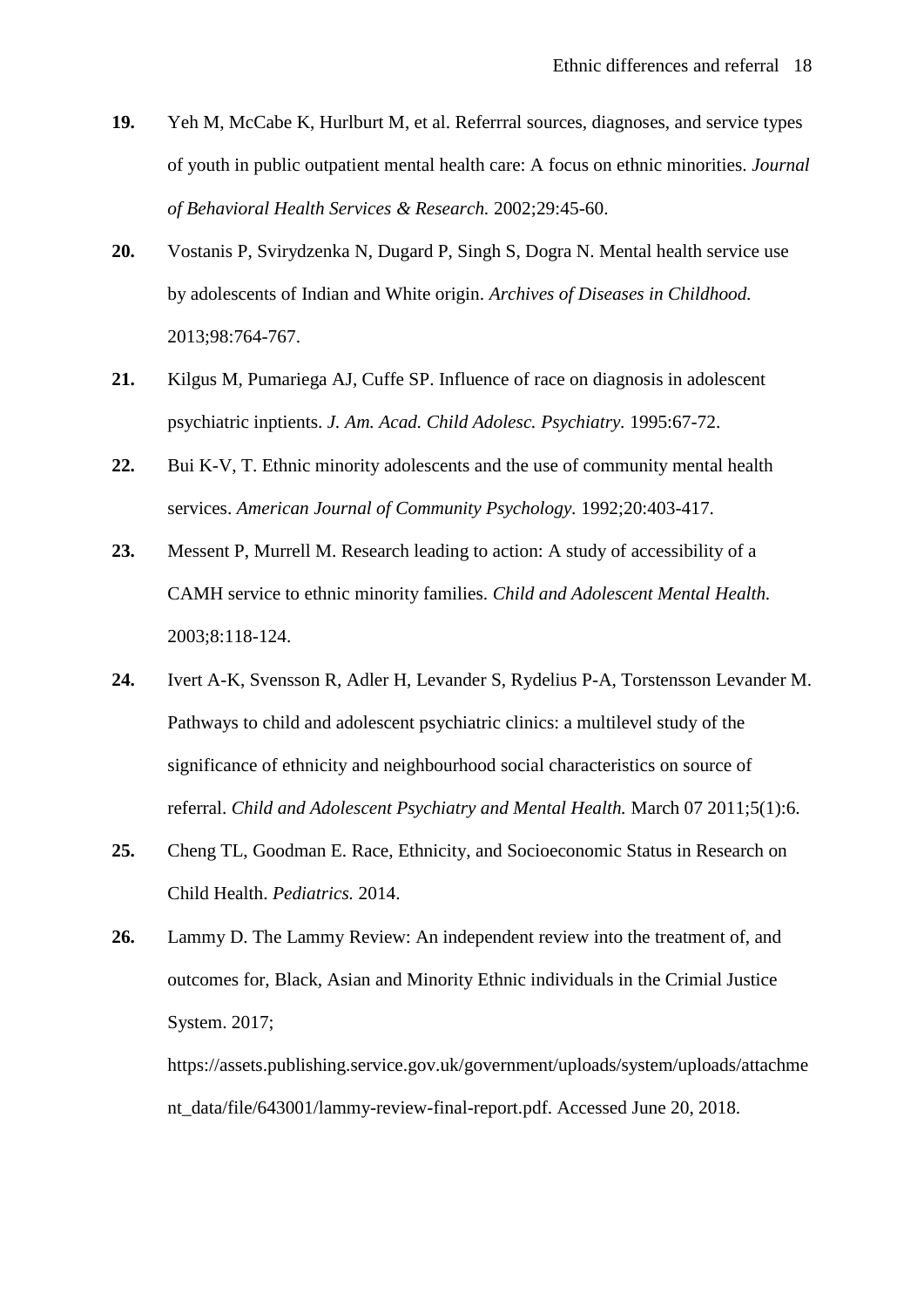- <span id="page-18-0"></span>**27.** Wolpert M, Jacob J, Napoleone E, Whale A, Calderon A, Edbrooke-Childs J. *Childand Parent-reported Outcomes and Experience from Child and Young People's Mental Health Services 2011–2015.* London: CAMHS Press; 2016.
- <span id="page-18-1"></span>**28.** The Mental Health Taskforce. *The Five Year Forward View for Mental Health*. London: The Mental Health Taskforce; 2016.
- <span id="page-18-2"></span>**29.** NHS. Governance Arrangements for Research Ethics Committees (GAfREC). 2015; [http://www.hra.nhs.uk/resources/research-legislation-and-governance/governance](http://www.hra.nhs.uk/resources/research-legislation-and-governance/governance-arrangements-for-research-ethics-committees/)[arrangements-for-research-ethics-committees/.](http://www.hra.nhs.uk/resources/research-legislation-and-governance/governance-arrangements-for-research-ethics-committees/) Accessed June 20, 2018.
- <span id="page-18-3"></span>**30.** Wolpert M, Vostanis P, Young S, et al. *Child and Adolescent Mental Health Services Payment System Project: Final Report*. London: CAMHS Press; 2015.
- <span id="page-18-4"></span>**31.** Martin P, Davies R, Macdougall A, et al. Developing a case mix classification for child and adolescent mental health services: the influence of presenting problems, complexity factors and service providers on number of appointments. *Journal of Mental Health.* 2017:1-8.
- <span id="page-18-5"></span>**32.** Jones M, Hopkins K, Kyrke-Smith R, Davies R, Vostanis P, Wolpert M. *Current view tool: Completion Guide*. London: CAMHS Press; 2013.
- <span id="page-18-6"></span>**33.** Department for Communities and Local Government. English indices of deprivation 2015. 2015; https:/[/www.gov.uk/government/statistics/english-indices-of-deprivation-](http://www.gov.uk/government/statistics/english-indices-of-deprivation-2015)[2015.](http://www.gov.uk/government/statistics/english-indices-of-deprivation-2015) Accessed June 20, 2018.
- <span id="page-18-7"></span>**34.** Department for Education. *Schools block national funding formula: tehnical note*. London: Department for Education; 2016.
- <span id="page-18-8"></span>**35.** The Royal Society. *Exploring the relationship between socioeconomic status and participation and attainment in science education*. London: The Royal Society; 2008.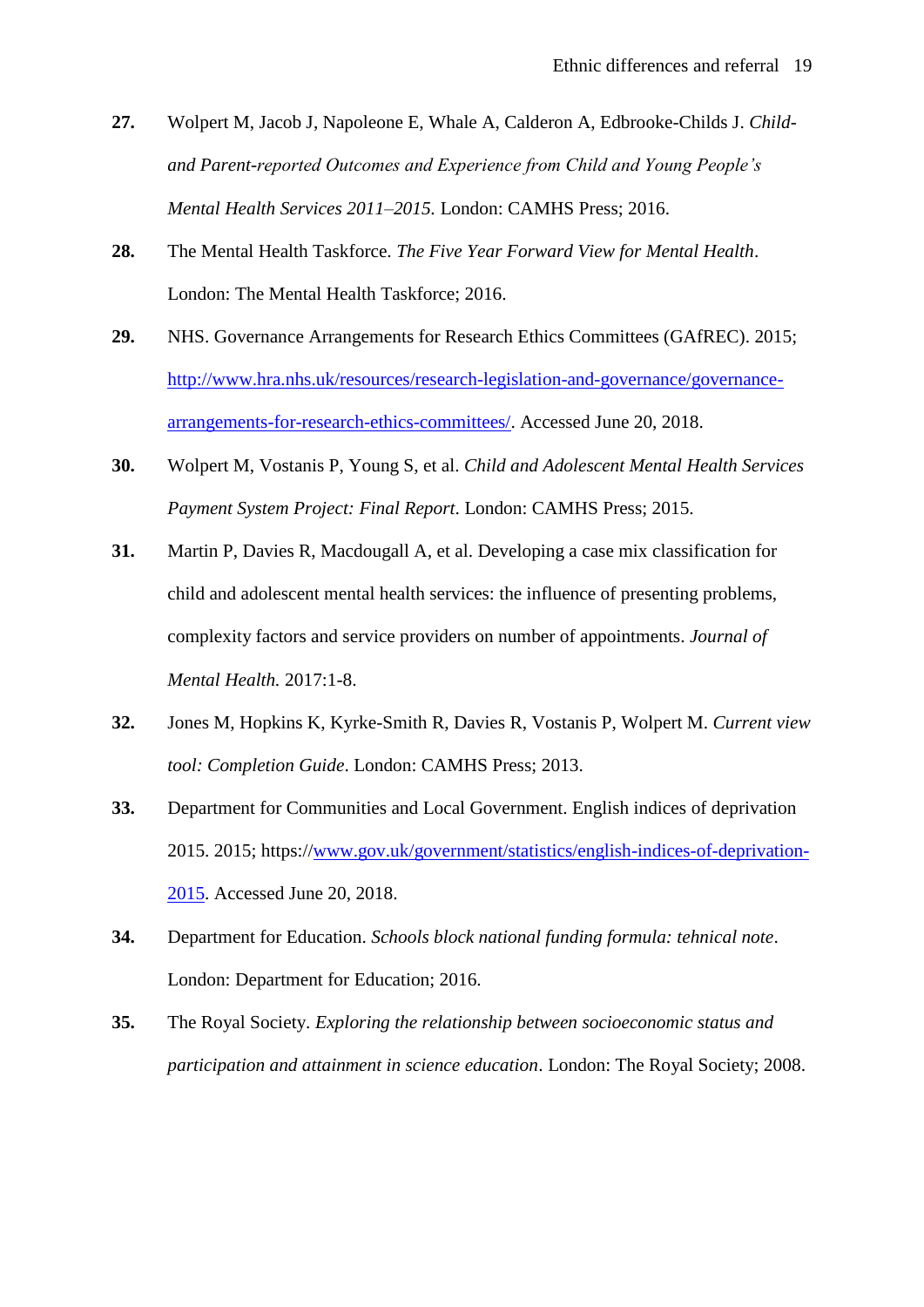- <span id="page-19-0"></span>**36.** Crawford C, Greaves E. *A comparison of commonly used socio-economic indicators: their relationship to educational disadvantage and relevance to Teach First*. London: The Institute for Fiscal Studies; 2013.
- <span id="page-19-1"></span>**37.** Delgadillo J, Asaria M, Ali S, Gilbody S. On poverty, politics and psychology: the socioeconomic gradient of mental healthcare utilisation and outcomes. *British Journal of Psychiatry.* 2016;209(5):429-430.
- <span id="page-19-2"></span>**38.** Todd A, Copeland A, Husband A, Kasim A, Bambra C. Access all areas? An arealevel analysis of accessibility to general practice and community pharmacy services in England by urbanity and social deprivation. *BMJ Open.* 2015;5(5).
- <span id="page-19-3"></span>**39.** StataCorp. *Stata Statistical Software: Release 14.* College Station, TX: StataCorp LP; 2015.
- <span id="page-19-4"></span>**40.** Hox J. *Multilevel analysiis: Techniques and applications*. 2nd ed. Hove: Routledge; 2010.
- <span id="page-19-5"></span>**41.** Harrison G, Holton A, Neilson D, et al. Severe mental disorder in Afro-Caribbean patients: some social, demographic and service factors. *Physiological Medicine.*  1989;19:683-696.
- <span id="page-19-6"></span>**42.** McKenzie K, van Os J, Fahy T, et al. Psychosis with good prognosis in Afro-Caribbean people now living in the United Kingdom. *BMJ.* 1995;311:1325-1328.
- <span id="page-19-7"></span>**43.** Clement S, Schauman O, Graham T, et al. What is the impact of mental health-related stigma on help-seeking? A systematic review of quantitative and qualitative studies. *Psychological Medicine.* 2015;45(1):11-27.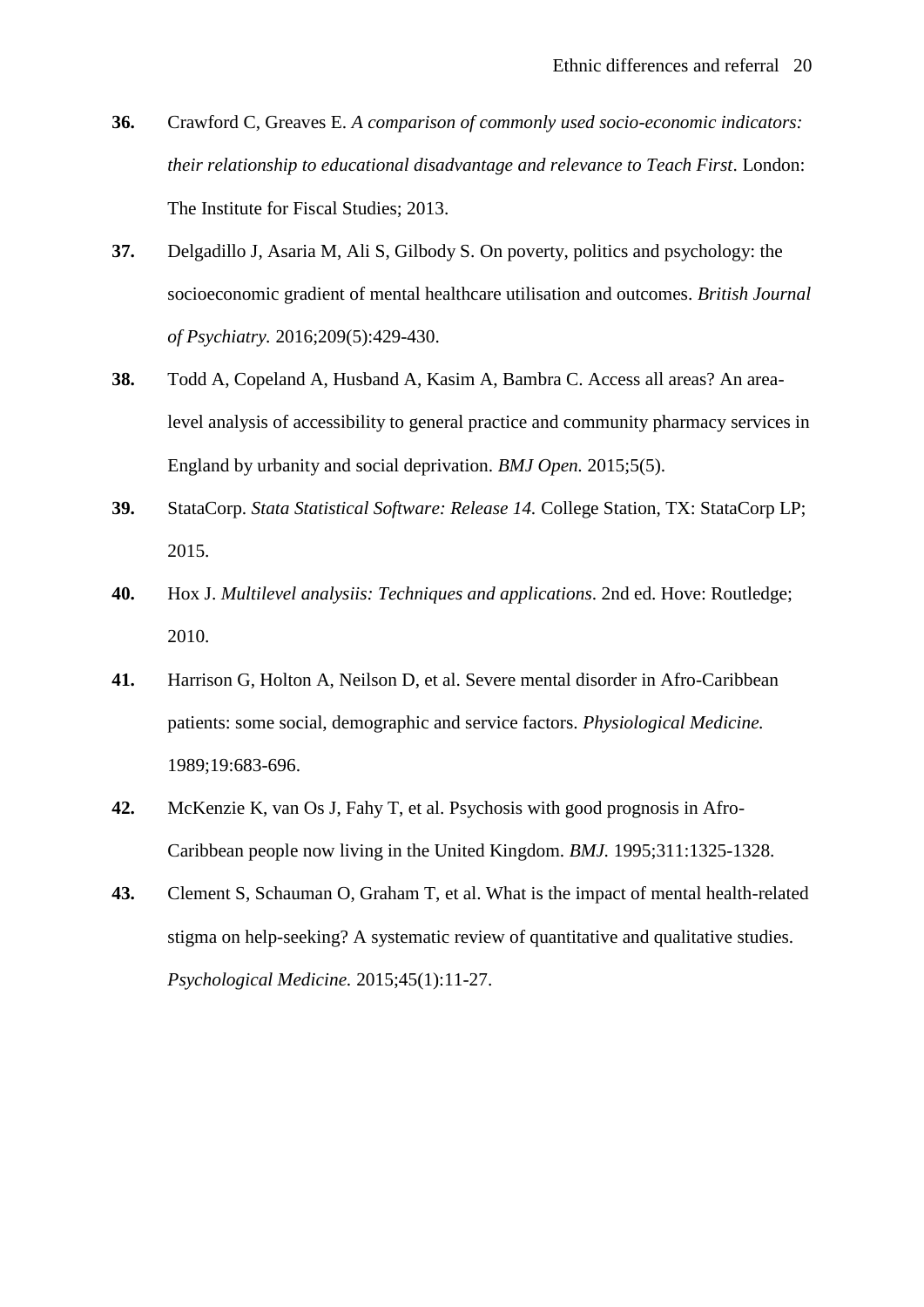Table 1.

*Descriptive statistics of the present sample.*

|                             | Frequency, % $(n)$ |
|-----------------------------|--------------------|
| Variables                   | $N = 14,588$       |
| Demographic characteristics |                    |
| Male                        | 46% (6,683)        |
| Female                      | 54% (7,905)        |
| $0-5$ years                 | 6% (853)           |
| 6-12 years                  | 37% (5,357)        |
| $13-25$ years               | 57% (8,378)        |
| Problem type                |                    |
| Self-management advice      | 33% (4,857)        |
| <b>Behavioral problems</b>  | 5% (784)           |
| Unclassified problems       | 16% (2,314)        |
| Severe problems             | 9% (1,355)         |
| <b>Emotional problems</b>   | 9% (1,290)         |
| Self-harm                   | 5% (735)           |
| Other problems              | 22% (3,253)        |
| Contextual factors          |                    |
| Home life                   | 33% (4,461)        |
| School                      | 32% (4,361)        |
| Community                   | 12% (1,680)        |
| Engagement                  | 5% (639)           |
| Ethnicity                   |                    |
| White British               | 64% (9,304)        |
| White Other                 | 4% (518)           |
| Mixed-race                  | 4% (597)           |
| Asian                       | 6% (821)           |
| <b>Black</b>                | 4% (650)           |
| Other ethnicity             | 3% (399)           |
| Not stated                  | 16% (2,299)        |
| Socio-economic deprivation  |                    |
| <b>IDACI</b> band 0         | 32% (4,662)        |
| <b>IDACI</b> band 1         | 35% (5,118)        |
| <b>IDACI</b> band 2         | 11% (1,667)        |
| <b>IDACI</b> band 3         | 22% (3,141)        |

*Note.* IDACI = Income Deprivation Affecting Children. Frequency of problem type and ethnicity do not sum to 100% due to rounding.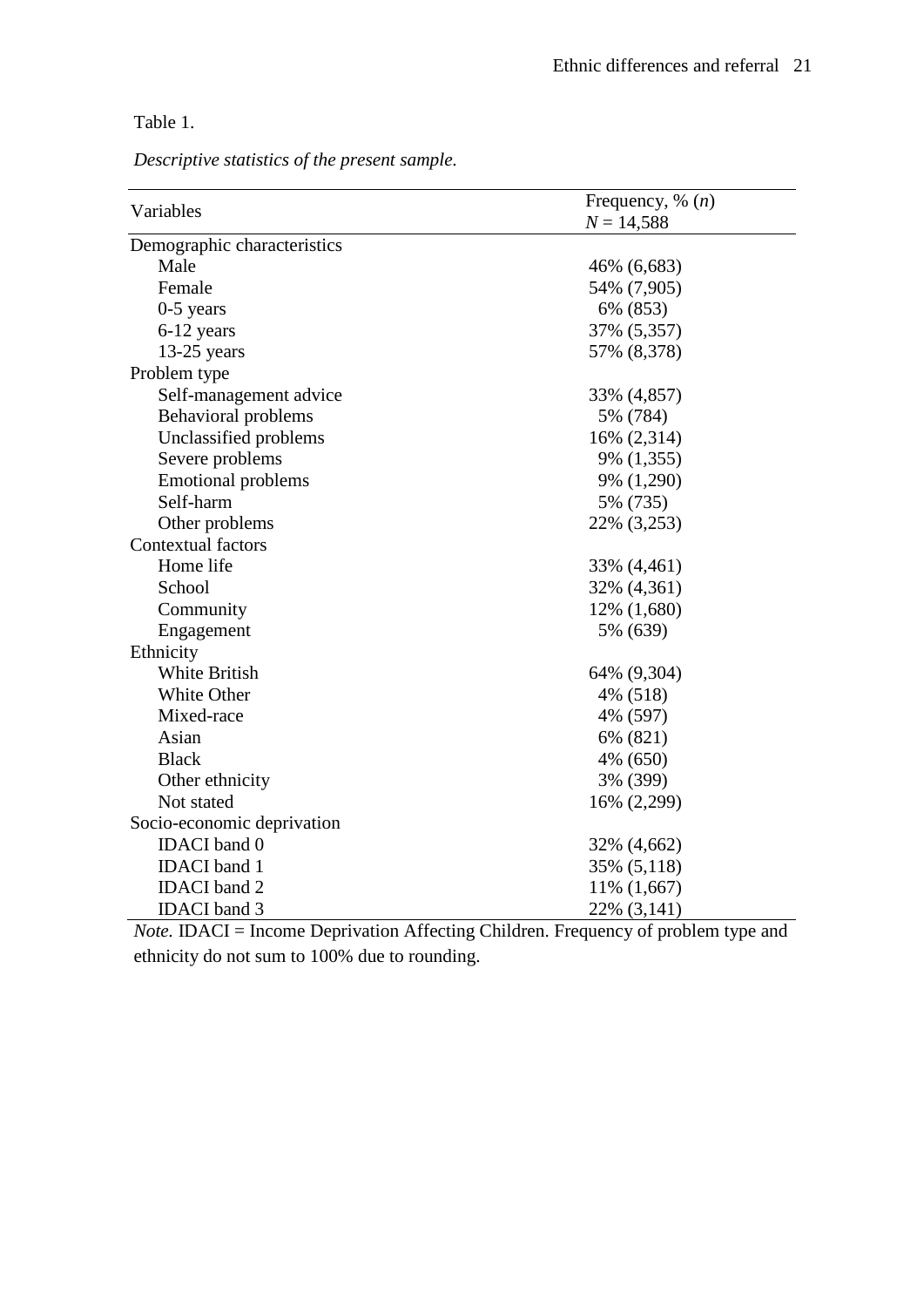Table 2.

*Grouping of referral route indicators into study variables.*

| Study variables (numbered) and indicators                     | Frequency, % $(n)$<br>$N = 14,588$ |
|---------------------------------------------------------------|------------------------------------|
| 1. Primary care                                               | 50% (7,272)                        |
| <b>General Practitioner</b>                                   |                                    |
| <b>Health Visitor</b>                                         |                                    |
| <b>Other Primary Health Care</b>                              |                                    |
| 2. Education                                                  | 10% (1,387)                        |
| <b>Education services</b>                                     |                                    |
| 3. Child health                                               |                                    |
| <b>School Nurse</b>                                           | 6% (944)                           |
| <b>Hospital-based Paediatrics</b>                             |                                    |
| <b>Community-based Paediatrics</b>                            |                                    |
| 4. Accident & Emergency (A&E)                                 | 5% (730)                           |
| <b>A&amp;E</b> Department                                     |                                    |
| Other secondary care specialty                                |                                    |
| 5. Mental health                                              | 9% (1,254)                         |
| Other Independent Sector Mental Health Services               |                                    |
| <b>Voluntary Sector</b>                                       |                                    |
| Temporary transfer from another Mental Health NHS Trust       |                                    |
| Permanent transfer from another Mental Health NHS Trust       |                                    |
| Community Mental Health Team (Adult Mental Health)            |                                    |
| Community Mental Health Team (Learning Disabilities)          |                                    |
| Community Mental Health Team (Child and Adolescent            |                                    |
| Mental Health)                                                |                                    |
| <b>Inpatient Service (Adult Mental Health)</b>                |                                    |
| <b>Inpatient Service (Child and Adolescent Mental Health)</b> |                                    |
| Transfer by graduation from Child and Adolescent Mental       |                                    |
| <b>Health Services to Adult Mental Health Services</b>        |                                    |
| Transfer by graduation from Adult Mental Health Services to   |                                    |
| <b>Older Peoples Mental Health Services</b>                   |                                    |
| 6. Social care/ youth justice                                 | 5% (747)                           |
| <b>Social Services</b>                                        |                                    |
| Police                                                        |                                    |
| Courts                                                        |                                    |
| <b>Probation Service</b>                                      |                                    |
| Prison                                                        |                                    |
| <b>Court Liaison and Diversion Service</b>                    |                                    |
| 7. Self-referral                                              | 5% (744)                           |
| Self                                                          |                                    |
| Carer                                                         |                                    |
| <b>NHS Direct</b>                                             |                                    |
| 8. Other referral pathway                                     | $10\%$ $(1,510)$                   |
| Employer                                                      |                                    |
| Out of Area Agency                                            |                                    |
| Drug Action Team/Drug Misuse Agency                           |                                    |
| Other service or agency                                       |                                    |